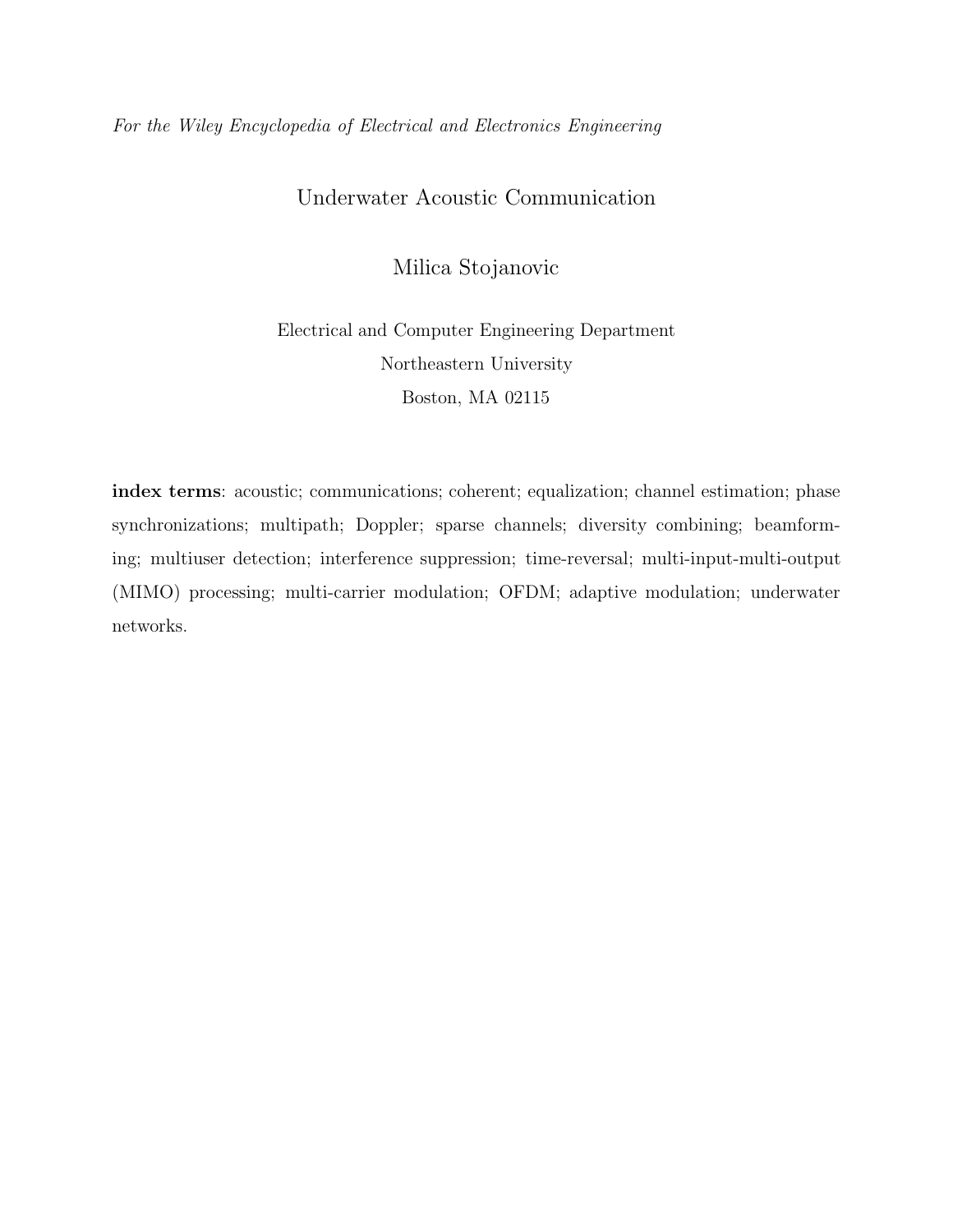The need for underwater wireless communications exists in applications such as remote control in off-shore oil and gas industry, pollution and climate monitoring in environmental systems, defense, collection of scientific data recorded at ocean-bottom stations and unmanned underwater vehicles, speech transmission between divers, and mapping of the ocean floor for detection of objects and discovery of new resources. Wireless underwater communications can be established by transmission of acoustic waves. The underwater acoustic communication channels, however, have limited bandwidth, and often cause signal dispersion in time and frequency [1], [2], [3]. Despite these limitations, underwater acoustic communications are a rapidly growing field of research and engineering.

Acoustic waves are not the only means for wireless communication underwater, but they are the only ones that can travel over longer distances. Radio waves that will propagate over longer distance through conductive sea water are the extra low frequency ones (30 Hz-300 Hz) which require large antennae and high transmitter powers [4], while higher-frequency signals will propagate only over very short distances (few meters at 10 kHz) [5]. Optical waves propagate best in the blue-green region, but in addition to attenuation, they are affected by scattering, and are limited to distances on the order of a hundred meters [6]. Narrow laser beams are power-efficient but require high pointing precision, while simple light-emitting diodes are not as power-efficient. Thus, acoustic waves remain the single best solution for communicating underwater, in applications where tethering is not acceptable and anything but a very short distance is to be covered.

Sound propagates as a pressure wave, and it can easily travel over kilometers, or even hundreds of kilometers, but to cover a longer distance, a lower frequency has to be used. In general, acoustic communications are confined to bandwidths that are low compared to those used for terrestrial radio communications. Acoustic modems that are in use today typically operate in bandwidths on the order of a few kHz, at a comparably low center frequency (e.g. 5 kHz centered at 10 kHz) [7]. While such frequencies will cover distances on the order of a kilometer, acoustic frequencies in the 100 kHz region can be used for shorter distances, while frequencies below a kHz are used for longer distances. Underwater acoustic communication over basin scales (several thousand kilometers) can be established in a single hop as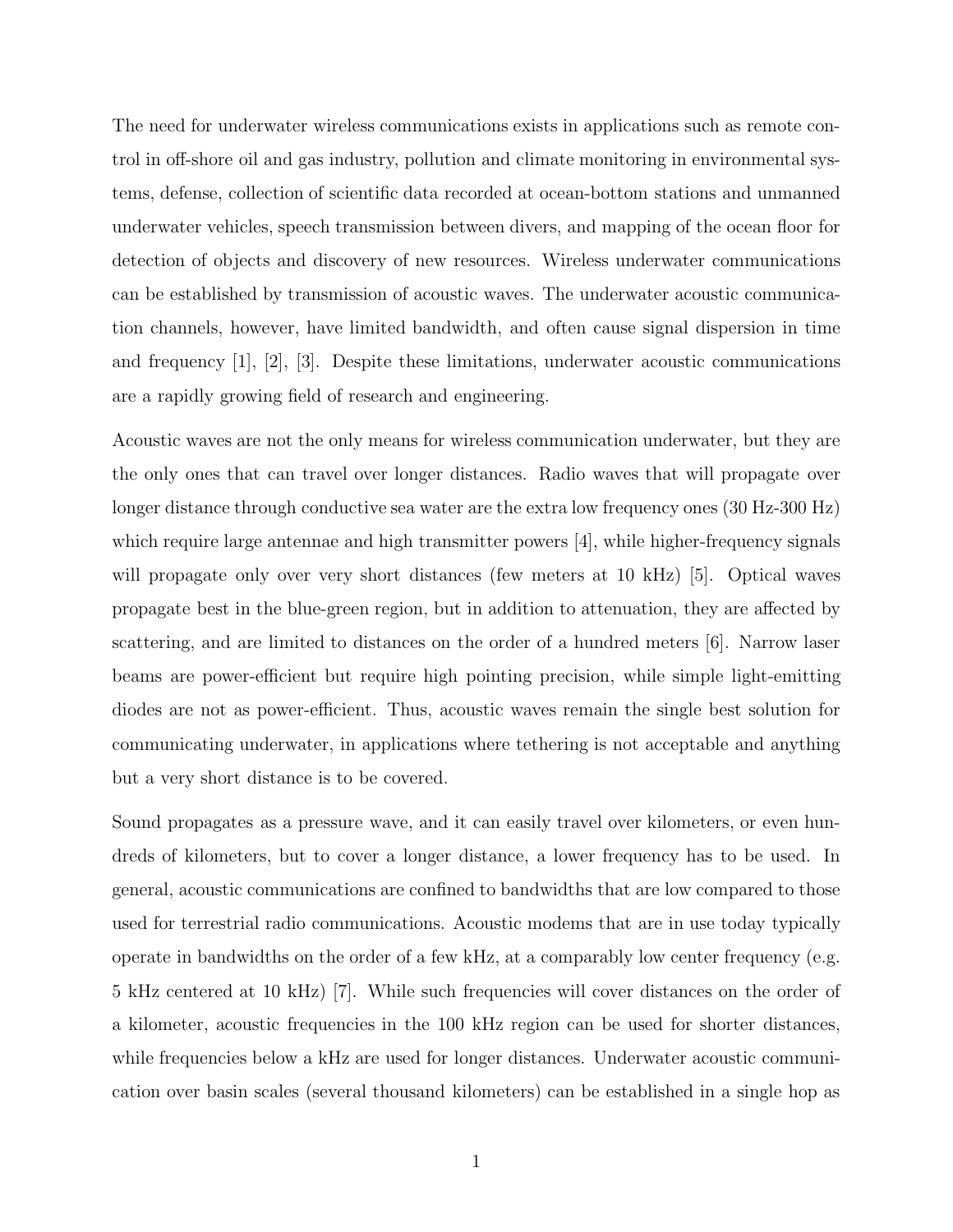well; however, the attendant bandwidth will be only on the order of 10 Hz [8]. Horizontal transmission is notoriously more difficult due to the multipath propagation, while vertical channels exhibit less distortion [9]. Frequency-dependent attenuation, multipath propagation, and low speed of sound (about 1500 m/s) which results in a severe Doppler effect, make the underwater acoustic channel one of the most challenging communication media.

The idea of sending and receiving information underwater is traced back all the way to the time of Leonardo Da Vinci, who is quoted for discovering the possibility to detect a distant ship by listening on a long tube submerged under the sea. In the modern sense of the word, underwater communications began to develop during the second World War, for military purposes. One of the first underwater communication systems was an underwater telephone, developed in 1945 in the United States for communicating with submarines [10]. This device used a single-sideband (SSB) suppressed carrier amplitude modulation in the 8 kHz-11 kHz frequency range, and it was capable of sending acoustic signals over distances of several kilometers. However, it was not until the development of VLSI technology that a new generation of underwater acoustic communication systems began to emerge. With the availability of compact digital signal processors (DSPs) with their moderate power requirements, it became possible for the first time to implement complex signal processing and data compression algorithms at the submerged ends of an underwater communication link.

During the past two decades, significant advancements have been made in the development of underwater acoustic communication systems in terms of their operational range and data throughput (overview articles [12]-[15] document the history of these developments). Acoustically controlled robots have been used to replace divers in performing maintenance of submerged platforms [16]; high-quality image transmission from the bottom of deepest ocean trenches (6500 km) to a surface ship was established [17], [18]; and data telemetry over horizontal distances in excess of 200 kilometers was demonstrated [19], [20].

As efficient communication systems are developing, the scope of their applications continues to grow, and so do the requirements on the system performance. Many of the developing applications, both commercial and military, are calling for real-time communication with submarines and autonomous, or unmanned underwater vehicles (AUVs, UUVs). Setting the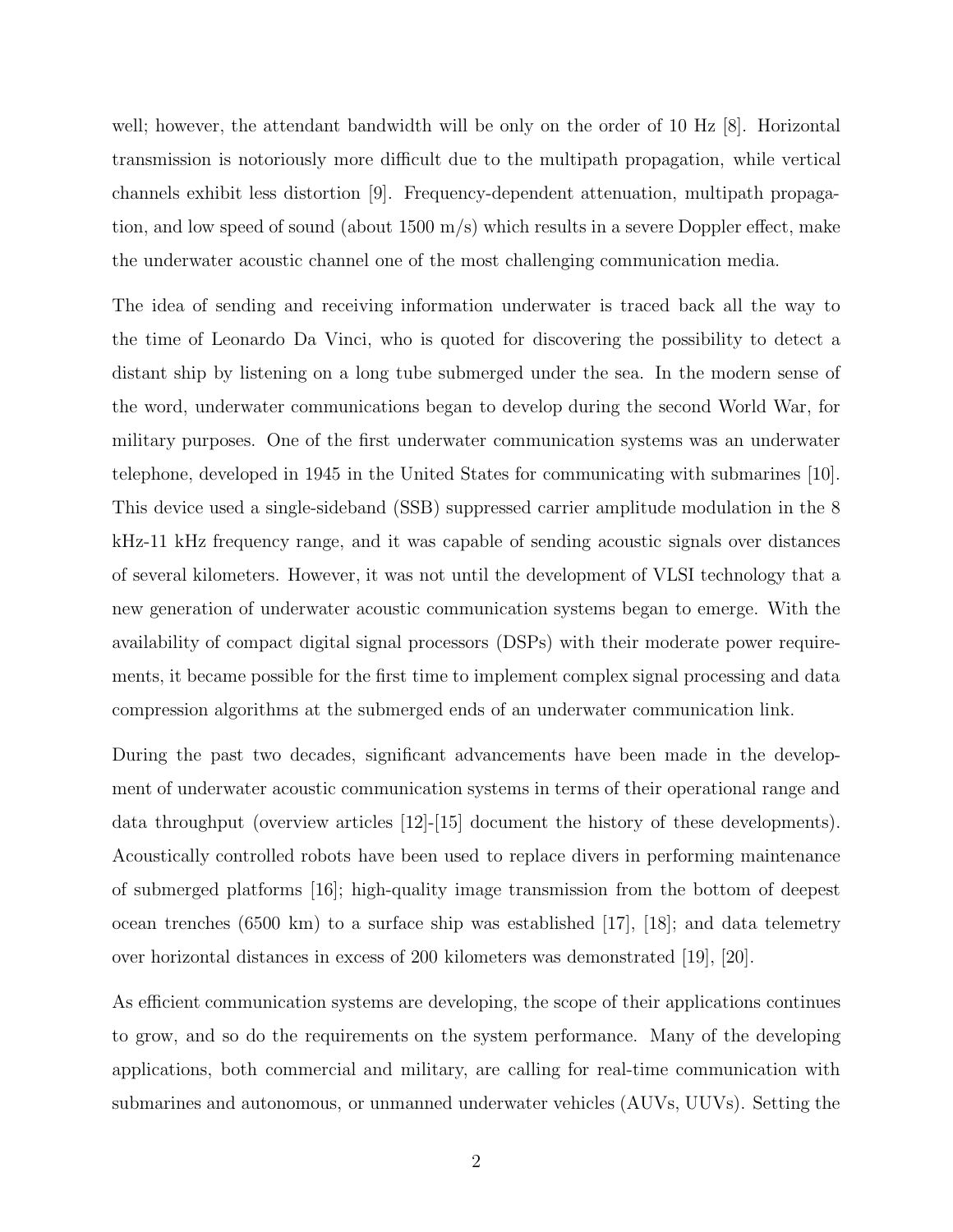underwater vehicles free from cables will enable them to move freely and refine their range of operation. The emerging communication scenario in which the modern underwater acoustic systems will operate is that of an underwater data network consisting of both stationary and mobile nodes [15]. This network is envisaged to provide exchange of data, such as control, telemetry and eventually video signals, between many network nodes. The network nodes, located on underwater moorings, robots and vehicles, will be equipped with various sensors, sonars and video cameras. A remote user will be able to access the network via a radio link to a central node based on a surface station.

Towards achieving these goals, current research and development efforts are focusing on the development of efficient communications and signal processing algorithms, design of efficient modulation and coding schemes, and techniques for mobile underwater communications. In addition, multiple access communication methods are being developed for underwater acoustic networks, and network protocols are being designed for long propagation delays and strict power requirements encountered in the underwater environment. Finally, data compression algorithms suitable for low-contrast underwater images, and related image and video processing methods are expected to enable their near real-time transmission through band-limited underwater acoustic channels.

#### System requirements

The achievable data throughput, and the reliability of an underwater acoustic communication system, as measured by the bit-error rate, vary from system to system, but are always subject to bandwidth limitations of the ocean channel. Unlike in the majority of other communication media, the use of underwater acoustic resources has not been regulated yet by standards, except for those that protect the marine life.

In the existing systems, there are usually four kinds of signals that are transmitted: control, telemetry, speech and video signals.

Control signals include navigation, status information, and various on/off commands for underwater robots, vehicles and submerged instrumentation such as pipeline valves or deep ocean moorings. The data rates up to about 1 kilobit per second (kbps) are sufficient for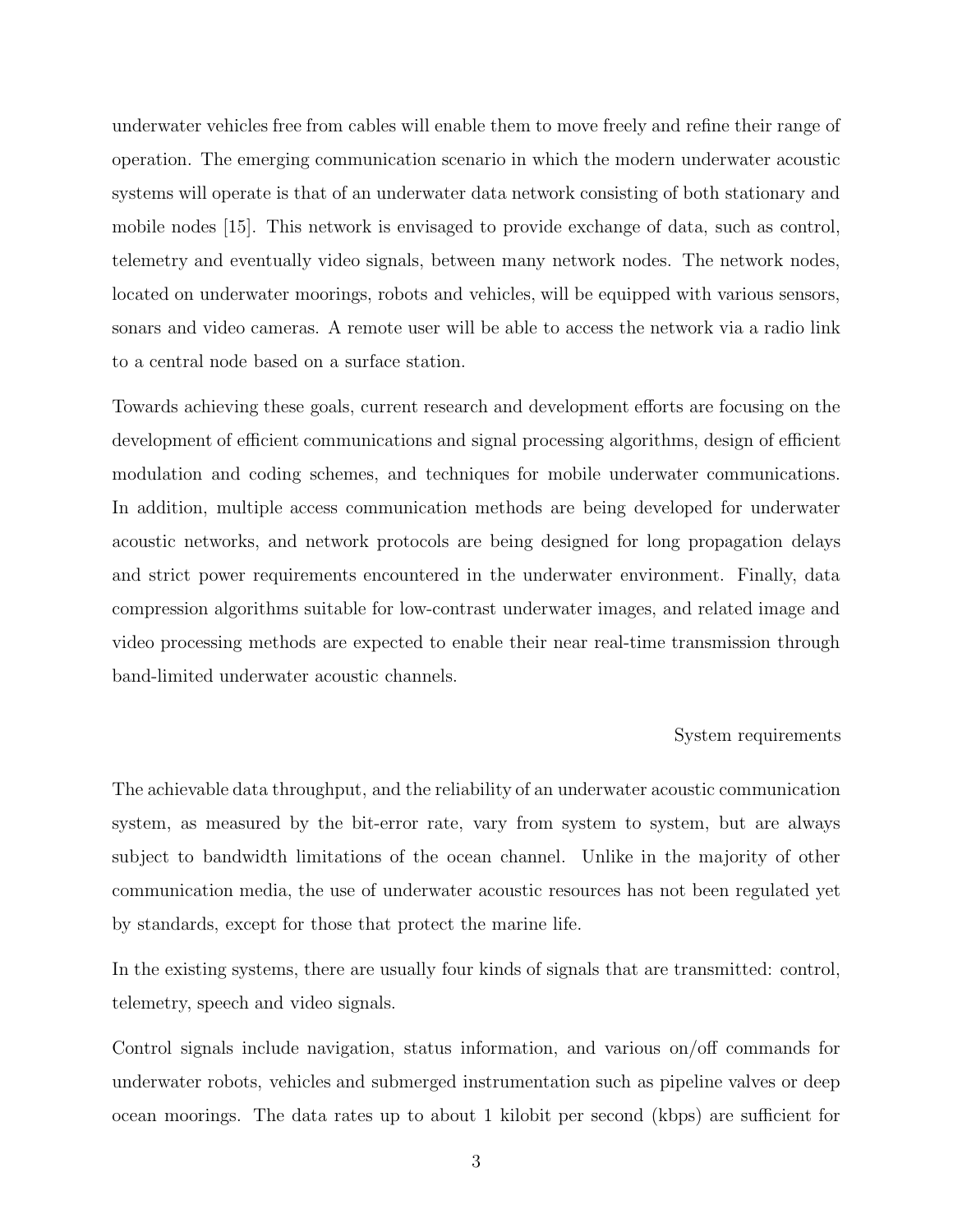these operations, but very low bit-error rates may be required.

Telemetry data is collected by submerged acoustic instruments such as hydrophones, seismometers, sonars, current-meters, chemical sensors, and it also may include low rate image data. Data rates on the order of one to several tens of kbps are required for these applications. The reliability requirements are not so stringent as for the command signals, and a probability of bit error of  $10^{-3} - 10^{-4}$  is acceptable for many of the applications.

Speech signals are transmitted between divers and a surface station or among divers. While some of the existing, commercially available diver communication systems still use analog communications, based on single-sideband modulation of the 3 kHz audio signal, research is advancing in the area of synthetic speech transmission for divers, as digital transmission is expected to provide better reliability. Transmission of digitized speech by linear predictive coding (LPC) methods requires rates on the order of several kbps to achieve close-to-toll quality. The bit error rate tolerance of about 10<sup>−</sup><sup>2</sup> makes it a viable technology for poor quality band-limited underwater channels [21].

Video transmission over underwater acoustic channels requires extremely high compression ratios if an acceptable frame transmission rate is to be achieved. Fortunately, underwater images exhibit low contrast and detail, and preserve satisfactory quality if compressed even to 2 bits per pixel. Compression methods, such as the JPEG (Joint Photographic Experts Group) standard discrete cosine transform, have been used to transmit  $256 \times 256$  pixel still images with 2 bits per pixel, at transmission rates of about one frame per 10 second [17]. Further reduction of the required transmission rate seems to be possible by using dedicated compression algorithms, e.g., the discrete wavelet transform [22]. Video transmission appears possible using the modern compression techniques of the MPEG-4 type, which can operate at bit rates below 64 kbps with moderate detection performance as images will have satisfactory quality at bit error rates on the order of  $10^{-3} - 10^{-4}$  [23].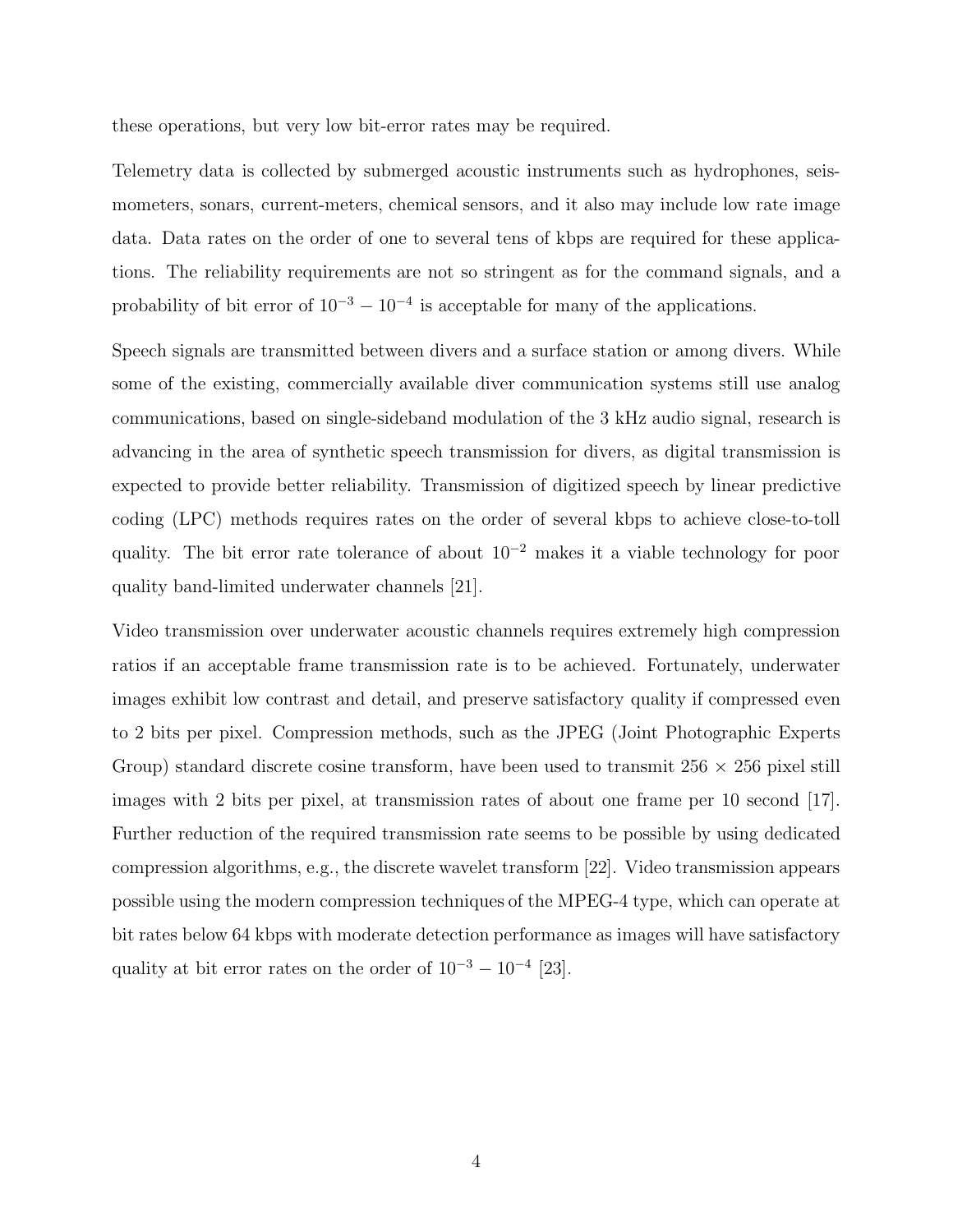#### Channel characteristics

Sound propagation underwater is primarily determined by transmission loss, noise, reverberation, and temporal and spatial variability of the channel. Transmission loss and noise are the principal factors determining the available bandwidth, range and signal-to-noise ratio. Time-varying multipath influences signal design and processing, which determine the information throughput and communication system performance.

#### Range and bandwidth

Transmission loss is caused by energy spreading and sound absorption. While the energy spreading loss depends only on the propagation distance, the absorption loss increases not only with range but also with frequency, thus setting the limit on the available bandwidth.

In addition to the nominal transmission loss, link condition is largely influenced by the spatial variability of the underwater acoustic channel. Spatial variability is a consequence of the waveguide nature of the channel, which results in such phenomena as formation of shadow zones. Transmission loss at a particular location can be predicted by many of the propagation modeling techniques [1] with various degrees of accuracy. Spatial dependence of transmission loss imposes particularly severe problems for communication with moving sources or receivers.

Noise observed in the ocean consists of man-made noise and ambient noise. In deep ocean, ambient noise dominates, while near shores, and in the presence of shipping activity, manmade noise significantly increases the noise level. Unlike the man-made noise, most of the ambient noise sources can be described as having a continuous spectrum and Gaussian statistics [1]. As a first approximation, the ambient noise power spectral density is commonly assumed to decay at about 20 dB/decade, both in shallow and deep water, over frequencies which are of interest to communication systems design. The exception are biological sources of noise, such as snapping shrimp which lives only in certain geographical areas and produces impulsive noise within the range of frequencies used by a typical communication system [24].

Frequency-dependent transmission loss and noise determine the relationship between the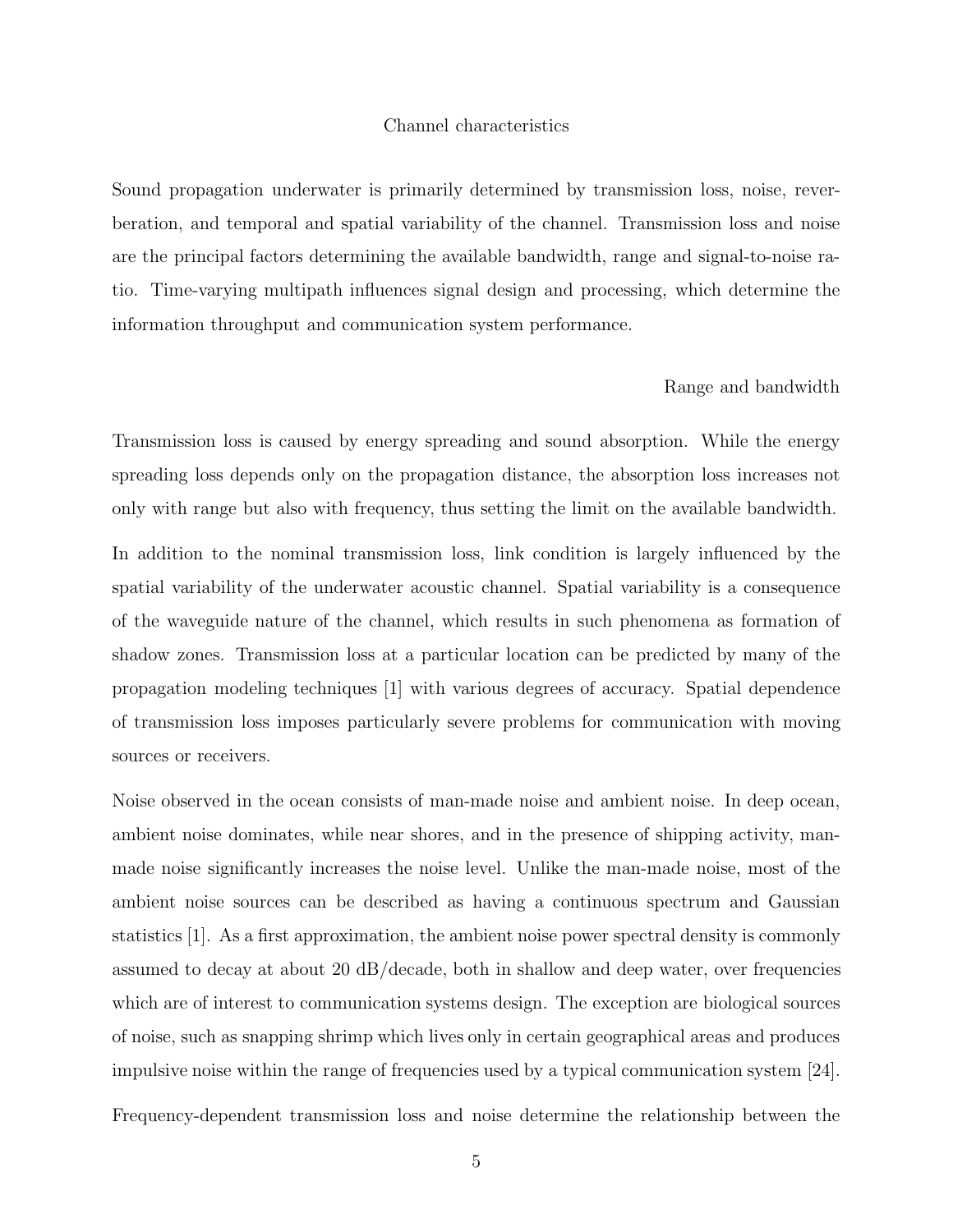available range, bandwidth and SNR at the receiver input. This dependence is illustrated in Fig.1, which shows the frequency dependent portion of SNR for several transmission ranges. (The SNR is evaluated assuming spherical spreading, absorption according to Thorp [1] and a 20 dB/dec decay of the noise power spectral density.) Evidently, this dependence influences the choice of a carrier frequency for the desired transmission range. In addition, it determines the relationship between the available range and frequency band. Underwater acoustic communication links can be classified according to range as very long, long, medium, short and very short links. For a long-range system, operating over 10-100 km, the bandwidth is limited to few kHz (for a very long distance on the order of 1000 km, the available bandwidth falls below one kHz). A medium-range system operating over 1-10 km has a bandwidth on the order of 10 kHz, while only at very short ranges below about 100 m, more than a hundred kHz of bandwidth may be available.

Within this limited bandwidth, the signal is subject to multipath propagation through a channel whose characteristics vary with time and are highly dependent on the location of the transmitter and receiver. The multipath structure depends on the link configuration, which is primarily designated as vertical or horizontal. While vertical channels exhibit little timedispersion, horizontal channels may have extremely long multipath spreads. Most notable in the long- and medium-range channels, multipath propagation causes severe degradation of the acoustic communication signals. Combating the underwater multipath to achieve a high data throughput is without exception considered to be the most challenging task of an underwater acoustic communication system.

#### Multipath

In a digital communication system which uses a single carrier, multipath propagation causes intersymbol interference (ISI), and an important figure of merit is multipath spread in terms of symbol intervals. While typical multipath spreads in the commonly used radio channels are on the order of several symbol intervals, in horizontal underwater acoustic channels they increase to several tens, or a hundred of symbol intervals for moderate to high data rates. For example, a commonly encountered multipath spread of 10 ms in a medium-range shallow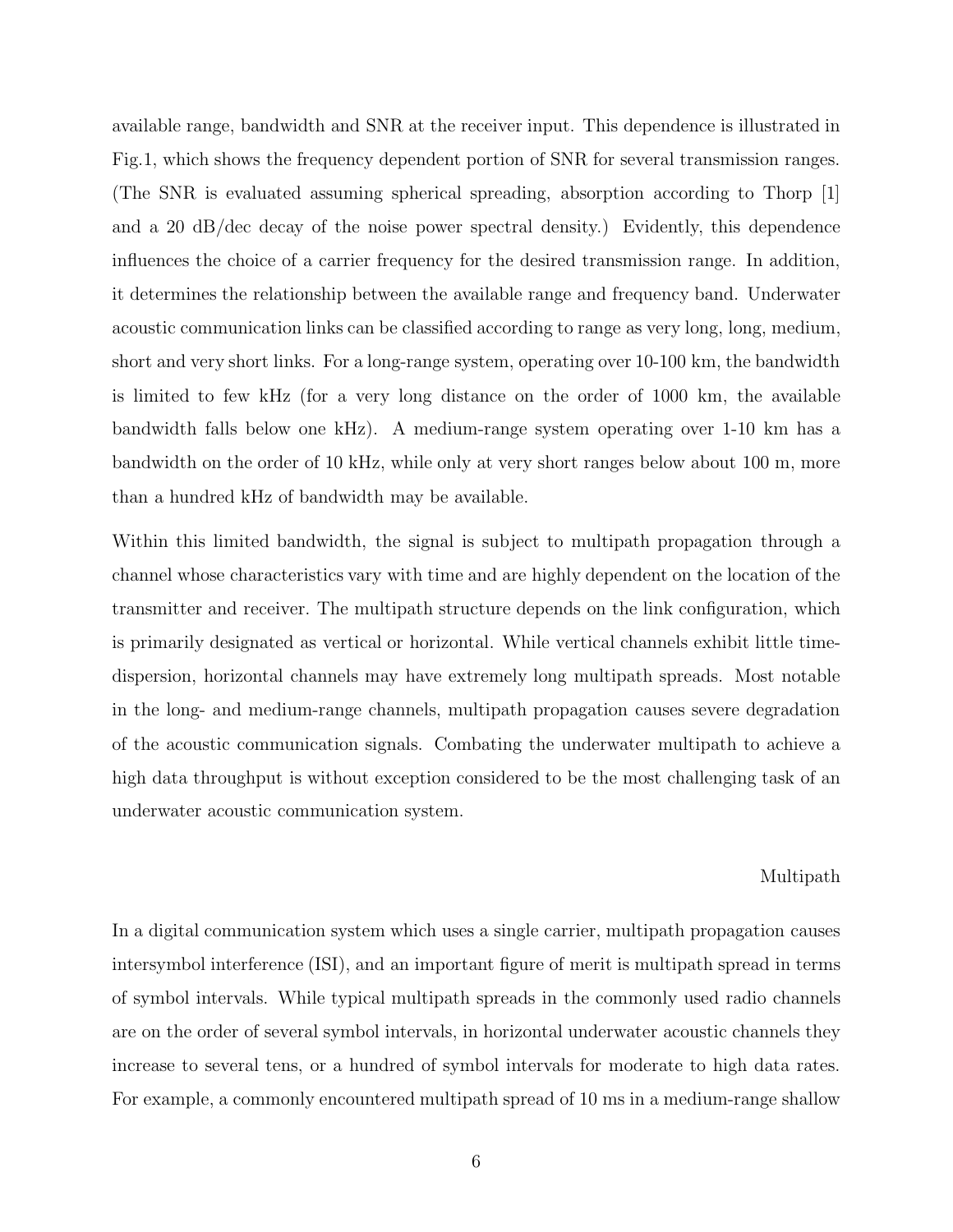water channel, causes the ISI to extend over 100 symbols if the system is operating at a rate of 10 kilosymbols per second (ksps). Multi-carrier systems avoid this problem by transmitting in parallel on many carriers, each occupying a narrow sub-band, whose width is kept well below the coherence frequency (inverse of the multipath spread).

The mechanisms of multipath formation in the ocean are different in deep and shallow water, and also depend on the frequency and range of transmission. Understanding of these mechanisms is based on the theory and models of sound propagation. Depending on the system location, there are several typical ways of multipath propagation. It is mostly the water depth that determines the type of propagation. The definition of shallow and deep water is not a strict one, but usually implies the region of continental shelves, with depth less than about 100 m, and the region past the continental shelves, where the water gets deeper. Two fundamental mechanisms of multipath formation are reflection at boundaries (bottom, surface and any objects in the water), and ray bending (rays of sound always bend towards regions of lower propagation speed). If the water is shallow, propagation will occur in surface-bottom bounces in addition to a possible direct path. If the water is deep, as in the regions past the continental shelves, the sound channel may form by bending of the rays toward the location where the sound speed reaches its minimum, called the axis of the deep sound channel. Because there is no loss due to reflections, sound can travel in this way over several thousands of kilometers. Alternatively, the rays bending upwards may reach the surface focusing in one point where they are reflected, and the process is repeated periodically. The region between two focusing points on the surface is called a convergence zone, and its typical length is 60 km-100 km.

The geometry of multipath propagation and its spatial dependence are important for communication systems which use array processing to suppress multipath (e.g.  $[25]$ ). The design of such systems is often accompanied by the use of a propagation model for predicting the multipath configuration. Ray theory and the theory of normal modes provide basis for such propagation modeling.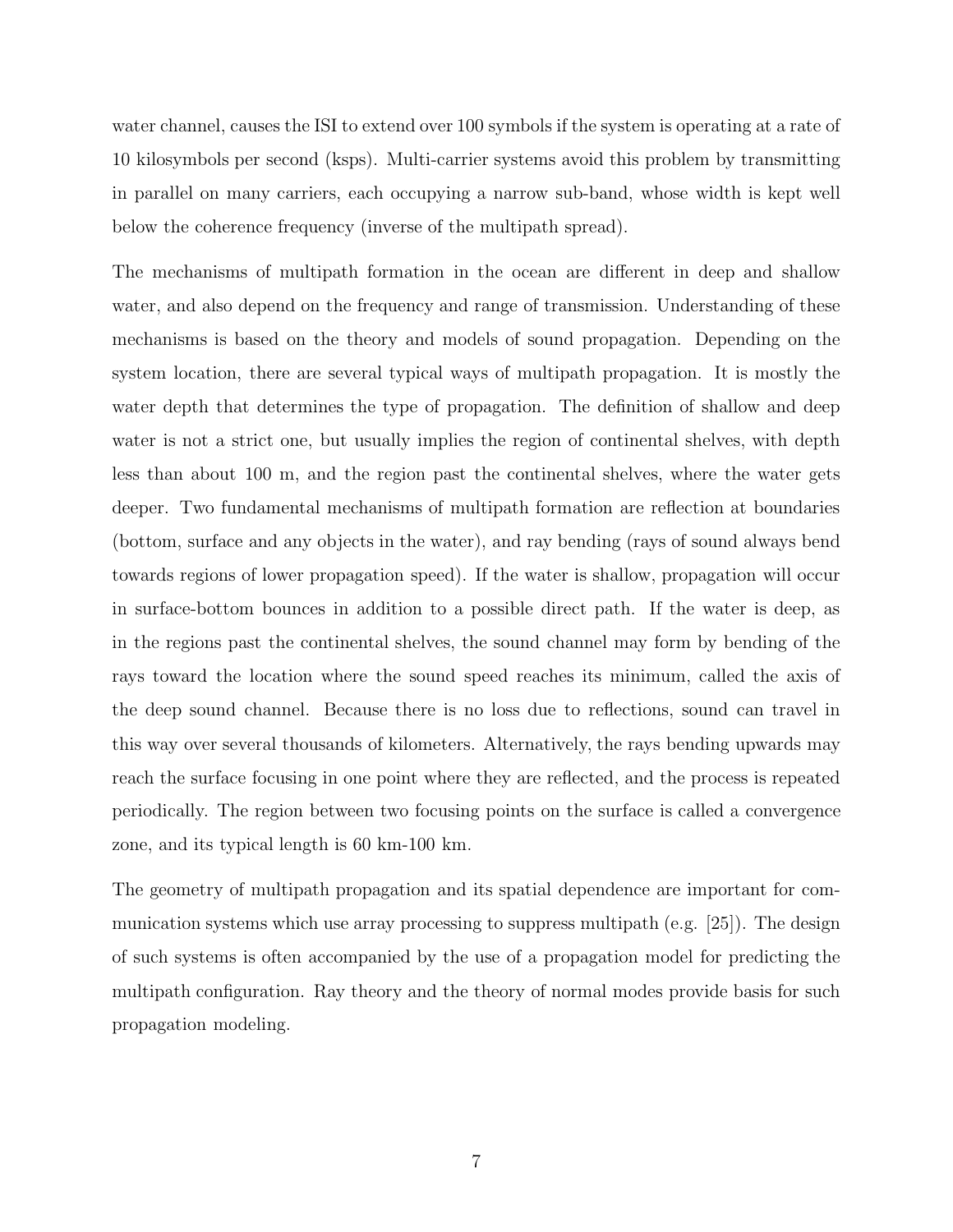#### Time-variation

Associated with each of the deterministic propagation paths (macro-multipaths), which can be modeled accurately, are random signal fluctuations (micro-multipath), which account for the time-variability of the channel response. Some of the random fluctuations can be modeled statistically [1],[2]. These fluctuations include surface scattering due to waves, which is the most important contributor to the overall time-variability of the shallow water channel. In deep water, in addition to surface scattering, internal waves contribute to the time-variation of the signal propagating along each of deterministic paths.

Surface scattering is caused by the roughness of the ocean surface. If the ocean were calm, a signal incident on the surface would be reflected almost perfectly, with the only distortion being a phase shift of  $\pi$ . However, wind-driven waves act as the displacement of the reflection point, resulting in signal dispersion. Vertical displacement of the surface can be well modeled as a zero-mean Gaussian random variable, whose power spectrum is completely characterized by the wind speed [1]. Motion of the reflection point results in frequency spreading of the surface-reflected signal, significantly larger than that caused by many other phenomena. Doppler spread of a signal component of frequency  $f$  caused by a single surface-reflection occurring at an incidence angle  $\theta$  is  $0.0175(f/c)w^{3/2}\cos\theta$  where c is the speed of sound, nominally taken to be 1500 m/s, and w is the wind speed in m/s [1]. A moderate wind speed is on the order of 10 m/s. Highest Doppler spreads are most likely to be found in short range links, which use relatively high frequencies. For longer ranges, at which lower frequencies are used, the Doppler spread will be lower; however, multipath spread will increase as there will be more significant propagation paths. The exact values of multipath and Doppler spreads depend on the geometry of multipath on a particular link. Nevertheless, it can be said that the channel spread factor, i.e. the product of the Doppler spread and the multipath spread, can in general be expected to decrease with range.

As an example, Figs.2-4 each show an ensemble of channel impulse responses, observed as functions of delay over an interval of time. These figures describe channel responses obtained at three fundamentally different locations with different mechanisms of multipath formation. Fig.2 shows the impulse responses recorded in deep water of the Pacific ocean, off the coast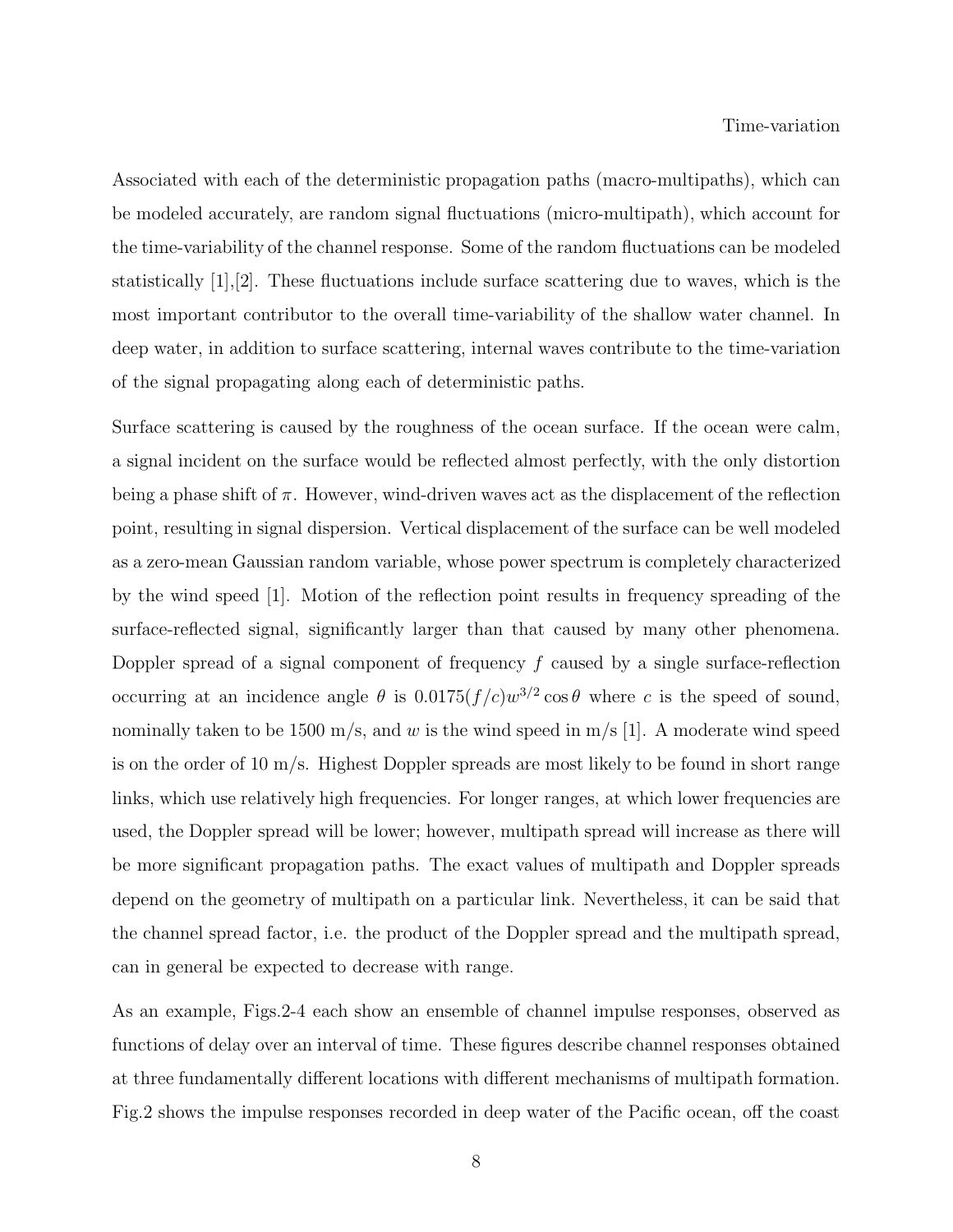of California. In this channel, propagation occurs over three convergence zones, which span 110 nautical miles. At each fixed time instant, the figure shows a realization of the channel impulse response magnitude as a function of delay. Looking at one channel response reveals that two or more signals arrive at the receiver at any given time. The multipath delay spread in this channel is on the order of 20 ms. The multiple arrivals have comparable energy, thus causing strong ISI. The amplitudes and phases of distinct arrivals may vary independently in time. Along the time axis, variation of the channel response is observed for each given delay. In this example, significant variation occurs over the shown 15 second interval. This channel does not have a well-defined principal, or strongest arrival, as evidenced by the fact that the maximum amplitude does not always occur at the same delay. The channel responses shown in Figs.2-4 are obtained by adaptive channel estimation techniques. In particular, a recursive least-squares algorithm is applied to 4-PSK signals transmitted over the channels at rates indicated in the figures. Fig.3 shows the impulse responses obtained in shallow water of the Atlantic ocean continental shelf, off the coast of New England, over a long distance of 48 nautical miles. This example shows a channel with a well-defined principal arrival, followed by multipath of lower energy. The extent of multipath is up to 50 ms. It is worth noting that even though the extended multipath may appear to have negligible energy, its contribution to the overall ISI cannot be neglected. This channel shows a slower time-variation than the one observed in Fig.2. In contrast, Fig.4 provides an example of a rapidly time-varying channel. These response were recorded in the shallow water of Buzzards Bay near the coast of New England, over a distance of 2 nautical miles. Of the three examples shown, this channel demonstrates the fastest time-variation, which is typical of a medium-range shallow water environment.

The factor that determines the performance of a digital communication system on a frequencyspread channel is the Doppler spread normalized by the symbol rate. In underwater acoustic channels, the normalized Doppler spread can approach values as high as  $10^{-2}$ . The implications that the time-varying multipath bears on the communication system design are twofold. On the one hand, signaling at a high rate causes many adjacent symbols to interfere at the receiver, and requires sophisticated processing to compensate for the ISI. On the other hand, as pulse duration becomes shorter, channel variation over a single symbol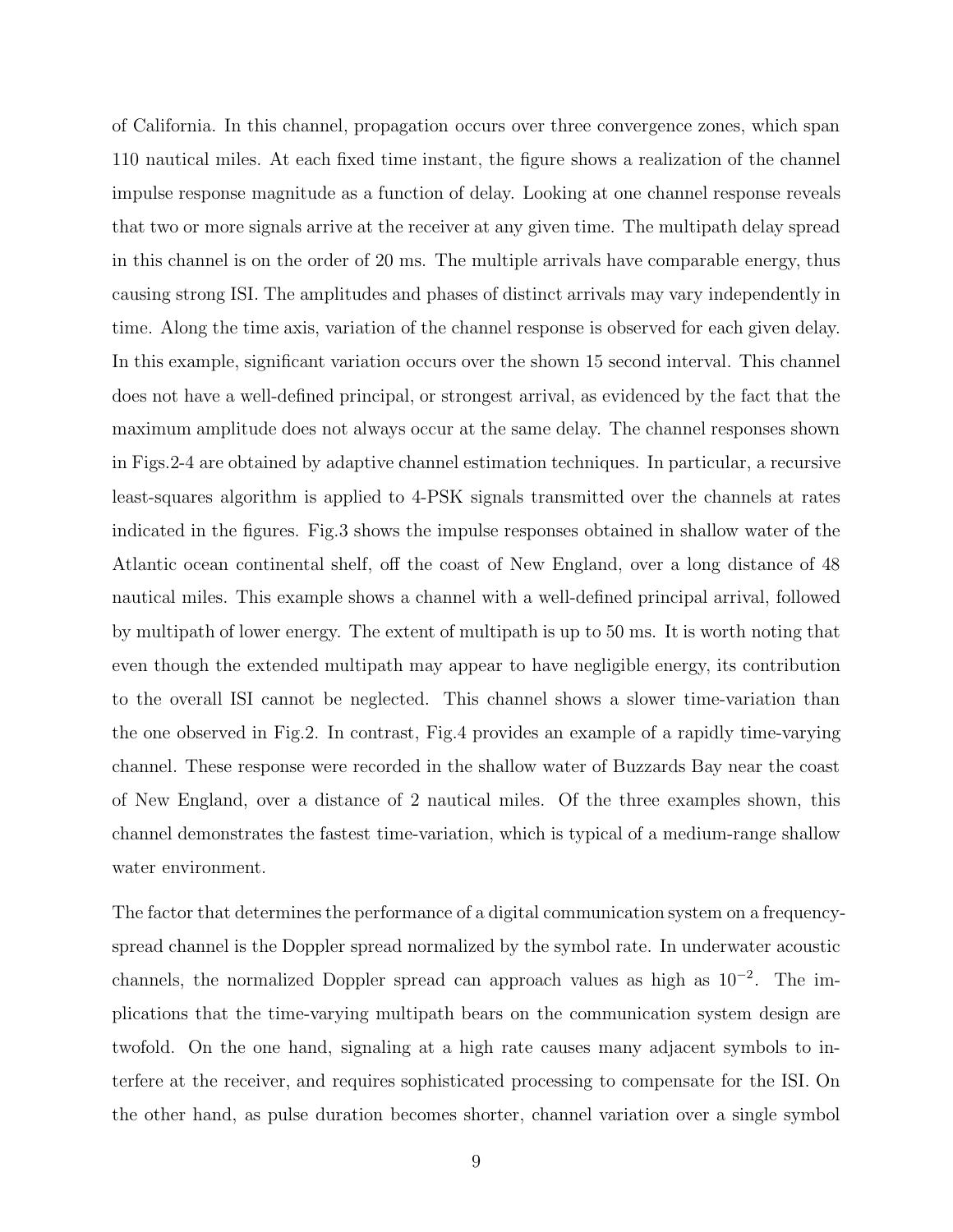interval becomes slower. This allows an adaptive receiver to efficiently track the channel on a symbol-to-symbol basis, provided, of course, a method for dealing with the resulting time-dispersion. Hence, time-varying multipath causes a trade-off in the choice of signaling rate for a given channel. Experimental results obtained on a rapidly varying shallow water channel [26] demonstrate these observations.

While there exists a vast knowledge of both deterministic and statistical modeling of sound propagation underwater, the use of this knowledge in modeling of communication channels has only recently begun to receive more attention (e.g., [27], [28], [29]). Modeling of the slower variations of the locally-averaged received signal power (large-scale modeling) offers some evidence in support of a log-normal model for the channel gain [30], [31],[29]. Experimental studies of the small scale fading have offered evidence to Rician [29, 30, 32] as well as Rayleigh phenomena [33]. Combining the effects of large- and small-scale fading leads to a mixture of log-normal and Rician distributions, which can be approximated in closed form by the compound K-distribution [34]. As far as the time-correlation properties are concerned, it is generally understood that coherence times on the order of 100 ms can be assumed for a general-purpose design.

In addition to the inherent random phenomena, motion of the transmitter, receiver, or a reflection point along the signal path causes the path distances to vary with time. The resulting Doppler effect is evident as time compression/dilation of the signal, which causes frequency shifting and bandwidth spreading/shrinking. The magnitude of the Doppler effect is proportional to the ratio  $v/c$  of the relative transmitter-receiver velocity to the speed of sound. Because the speed of sound is very low as compared to the speed of electromagnetic waves, motion-induced Doppler distortion of an acoustic signal can be extreme. AUVs move at speeds that are on the order of a few m/s, but even without intentional motion, underwater instruments are subject to drifting with waves, currents and tides, which may occur at comparable velocities. The resulting  $v/c$  ratio is on the order of 10<sup>-3</sup>, which, compared to the land-mobile radio communication systems where this value os on the order of 10<sup>−</sup><sup>7</sup> , presents a striking difference. Even after proper initial synchronization and resampling of the signal, the residual Doppler frequency offset presents a challenge to mobile acoustic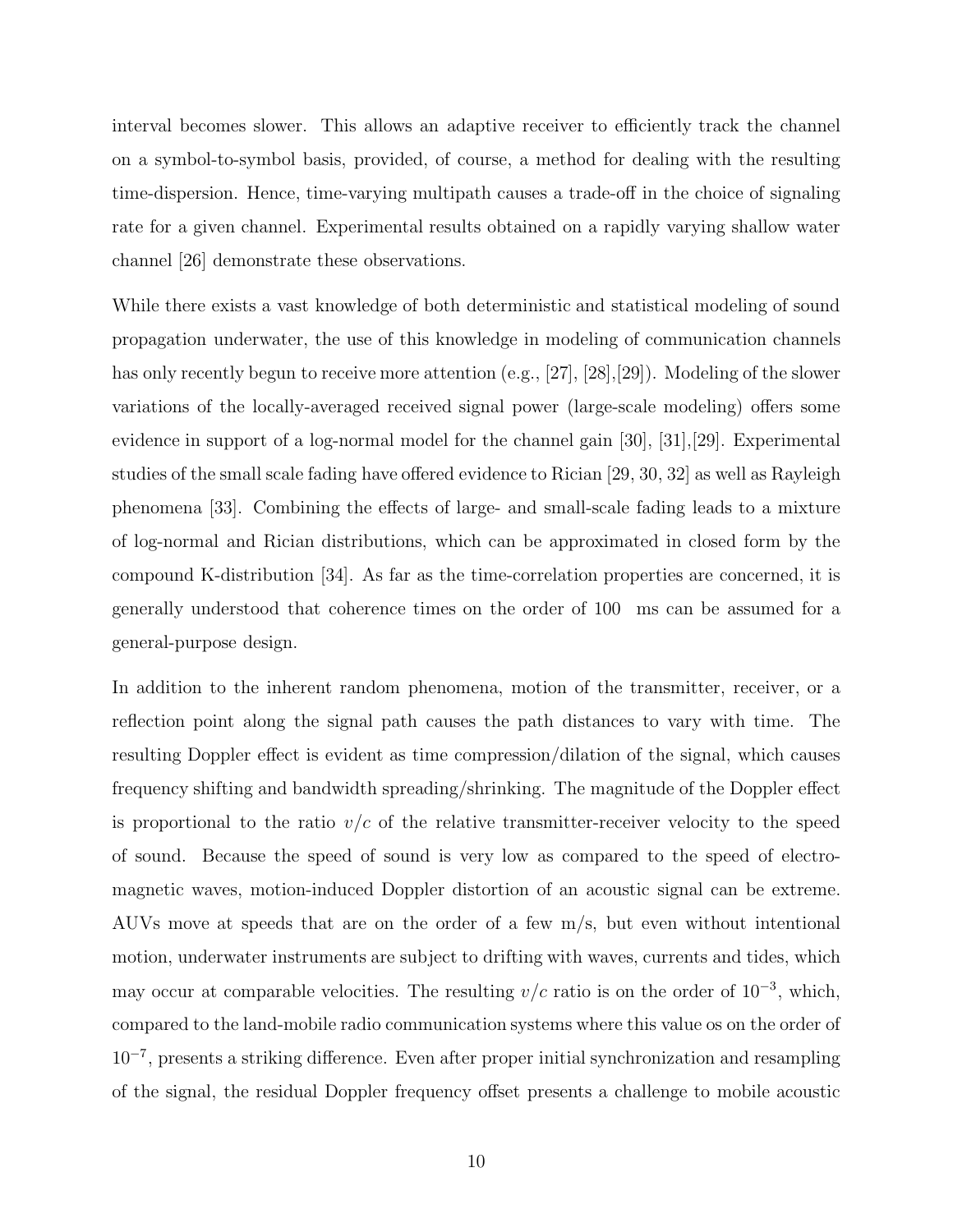communications.

Knowledge of statistical channel models has proven to be useful in the design and analysis of land-mobile radio systems, and first attempts at modeling the distribution and the correlation functions of the underwater acoustic mobile systems have been made [29]. More is certainly to come on this topics, and on related issues in channel coherence in time, frequency, and space.

### System design

To overcome the difficulties of time-varying multipath dispersion, the initial design of underwater acoustic communication systems relied on the use of non-coherent modulation techniques, i.e. frequency-shift keying (FSK) with energy detection. In the early 80's, a system known as DATS (Digital Acoustic Telemetry System [35]), provided the basis for the first generation of commercial digital acoustic modems. Today, coded FSK is used in several acoustic modems, including the Woods Hole Oceanographis Institution's "micro-modem" [7] and the Teledyne-Benthos' "telesonar type B" modem [36]. While FSK relies on simple energy detection (non-coherent detection), and thus offers robustness to channel impairments, its bandwidth utilization is not efficient. Motivated by this fact, research in the 90s focused on investigating phase shift keying (PSK) and quadrature amplitude modulation (QAM) for underwater acoustic channels. These modulation methods offer more bits/sec per Hz of occupied bandwidth, but require a receiver that can track the channel and compensate for the time-varying multipath and phase distortion (coherent detection). That work resulted in a channel equalization/synchronization method [19], which forms the basis of a second generation of "high-speed" acoustic modems. Through the last decade, these modems have been used routinely in operations involving both stationary platforms and autonomous underwater vehicles (AUVs), over vertical and horizontal links at bit rates of about 5 kbps. Bit rates in excess of those available with the operational modems have been demonstrated as well, but these results are in the domain of experimental research. Research remains active on improved, and ever more sophisticated channel estimation and equalization methods for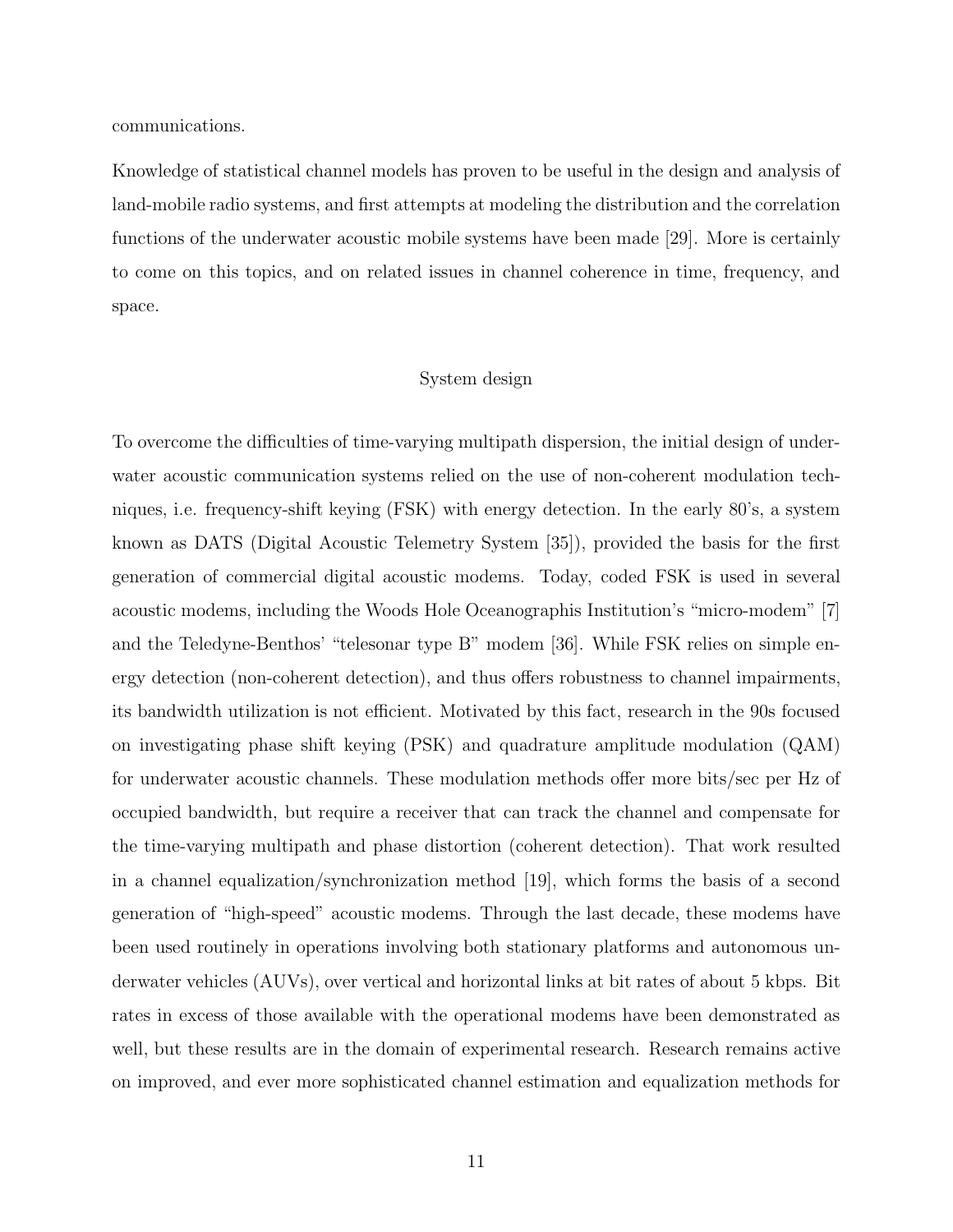single-carrier as well as multi-carrier broadband systems.

Approaches to system design vary according to the technique used for overcoming the effects of intersymbol interference and signal phase variations. Specifically, these techniques may be classified according to (1) the signal design, i.e. the choice of modulation/detection method, and (2) the transmitter/receiver structure, i.e. the choice of array processing method and the equalization method, if any. In the following section, the design of several systems which have been implemented is described. While most of the existing systems operate on the vertical, or the very short-range channels, the systems under development often focus on the severely spread horizontal shallow water channels. Signal processing methods used in these systems are addressed in the subsequent sections.

#### Systems based on noncoherent modulation

Noncoherent detection of FSK (frequency shift keying) signals has been used for channels exhibiting rapid phase variation such as the shallow water long-range and medium-range channels. To overcome the ISI, the existing noncoherent systems employ signal design with guard times, which are inserted between successive pulses to ensure that all the reverberation will vanish before each subsequent pulse is to be received. The insertion of idle periods of time obviously results in a reduction of the available data throughput. In addition, because fading is correlated among frequencies separated by less than the coherence bandwidth (the inverse of the multipath spread), it is desired that only those frequency channels which are separated by more than the coherence bandwidth be used at the same time. This requirement further reduces the system efficiency unless some form of coding is employed so that the adjacent, simultaneously transmitted frequencies belong to different codewords. As an example, the system [37] for telemetry at a maximum of 5 kbps used a multiple FSK modulation technique in the 20-30 kHz band. This band was divided into 16 subbands, in each of which a 4-FSK signal is transmitted. Hence, out of a total of 64 channels, 16 are used simultaneously for parallel transmission of 32 information bits (2 information bits per one 4 channel subband). This system has successfully been used for telemetry over a 4 km shallow water horizontal path, and a 3 km deep ocean vertical path. It was also used on a less than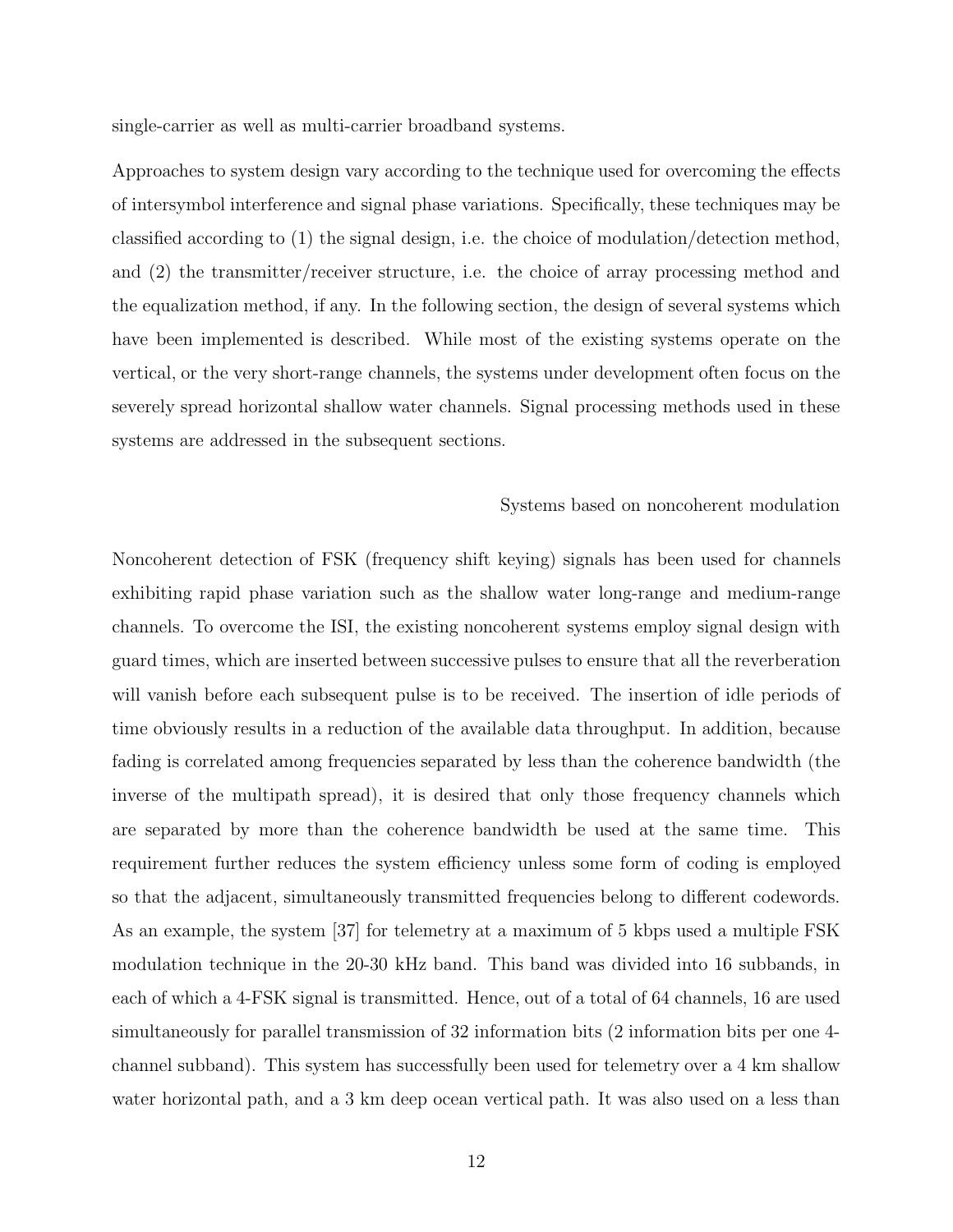1 km long shallow water path, where probabilities of bit error on the order of  $10^{-2} - 10^{-3}$ were achieved without coding. Despite the fact that bandwidth efficiency of this system does not exceed 0.5 bps/Hz, noncoherent FSK is a good solution for applications where moderate data rates and robust performance are required. An improved FSK system [38] used 128 subbands and employed coding. The essence of the coding method is a Hadamard  $H(20,5)$ code, in which each 5 input bits are encoded into 20 output bits (the minimum distance of this code is 10). The encoded bits dictate the choice of active subbands for transmission of the given codeword. The 20 subbands that are simultaneously used are chosen (among the 128 available) to be maximally separated, which ensures the least correlated fading, and thus provides diversity on time-varying underwater channels. Because of their robustness and simplicity of implementation, noncoherent signaling methods remain an essential part of acoustic modems used in field operations.

#### Systems based on coherent and differentially coherent modulation

With the goal of increasing the bandwidth efficiency of an underwater acoustic communication system, research focus has shifted towards phase-coherent modulation techniques, such as PSK and QAM. Phase-coherent communication methods, previously not considered feasible, were demonstrated in the early 90's to be a viable way of achieving high-speed data transmission over many of the underwater channels, including the severely time-spread horizontal shallow water channels [19], [20].

Depending on the method for carrier synchronization, phase-coherent systems fall into two categories: differentially coherent and purely phase-coherent. The advantage of using differentially encoded PSK (DPSK) with differentially coherent detection is the simple carrier recovery it allows. Most of the systems that employ DPSK methods have been used in vertical and very short range channels, where little multipath is observed and the phase stability is good.

In the very short range channel, where bandwidth in excess of 100 kHz is available, and signal stability is good, a representative system [16] operated over 60 m at a carrier frequency of 1 MHz and a data rate of 500 kbps. This system is used for communication with an undersea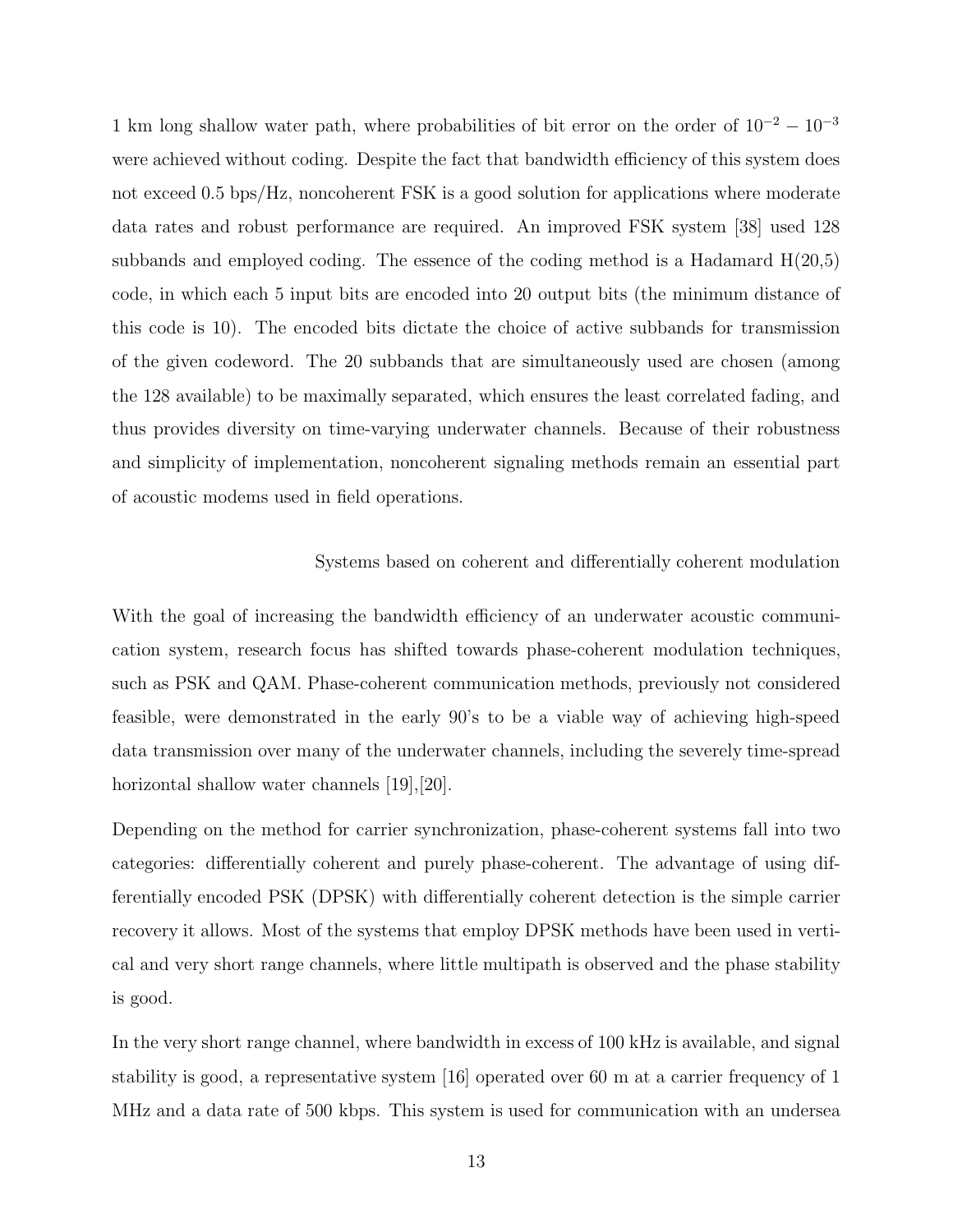robot which performs maintenance of a submerged platform. 16-QAM is used, and the performance is aided by an adaptive equalizer. A linear equalizer, operating under a least mean squares (LMS) algorithm suffices to reduce the bit error rate from  $10^{-4}$  to  $10^{-7}$  on this channel.

Deep ocean vertical path channel was used by an image transmission system [17]. This is 4-DPSK system with carrier frequency of 20 kHz, capable of achieving 16 kbps bottom to surface transmission over 6500 m. Field tests of this system indicated the achievable bit error rates on the order of  $10^{-4}$  with linear equalizer operating under an LMS algorithm.

Current state-of-the art in phase-coherent underwater communications is represented by the system [7]. This system is based on purely phase-coherent modulation and detection principles [19] of 4-PSK signals. The signals are transmitted at varying rates up to 7 kbps, depending upon the coding method used. The system's real-time operation in either standalone configuration, or as a node of a network, was demonstrated in varying environments, including shallow and deep water, under-ice and ocean-trench operations [18]. To overcome the ISI caused by multipath propagation, the system uses a decision-feedback equalizer operating under an RLS (recursive least squares) algorithm.

#### Signal processing methods for multipath compensation

Coherent systems fall into two types: single-carrier and multi-carrier systems. In singlecarrier systems, a broadband information-bearing signal is directly modulated onto the carrier and transmitted over the channel. A typical high-rate acoustic signal occupies several kHz of bandwidth over which it experiences uneven channel distortion. This distortion must be compensated at the receiver through the process of equalization. Multi-carrier modulation bypasses this problem by converting the high-rate information stream into many parallel low-rate streams, which are then modulated onto separate carriers. The carriers are spaced closely enough such that the channel appears as frequency-flat in each narrow sub-band. After demodulation, each carrier's signal only has to be weighted and phase-synchronized, i.e. a single-coefficient equalizer suffices per carrier. Each of these methods has its advantages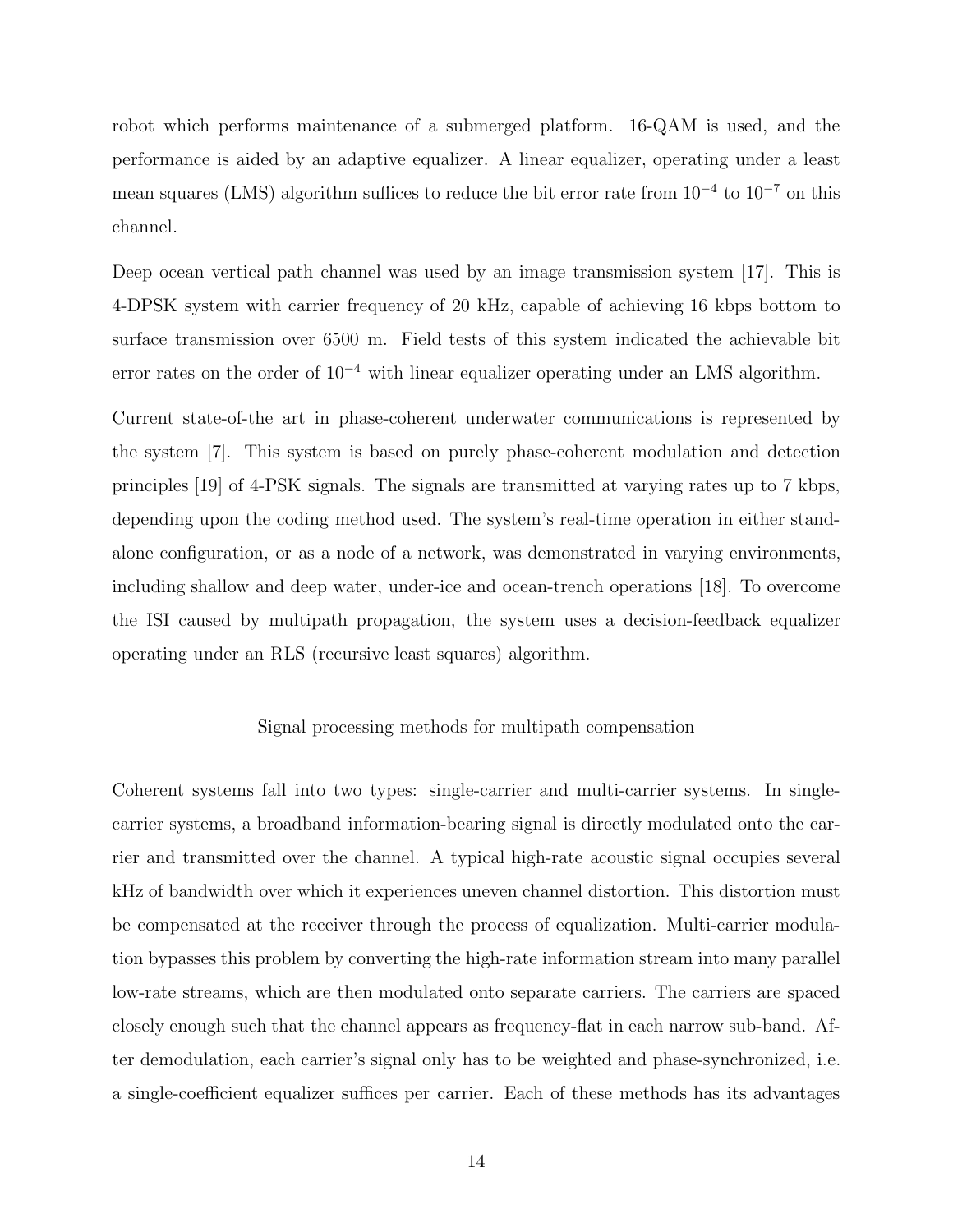and disadvantages when it comes to practical implementation: single-carrier systems are capable of faster channel tracking but they need high-maintenance equalizers; multi-carrier systems are efficiently implemented using the fast Fourier transform (FFT), but they have high sensitivity to residual frequency offsets.

To achieve higher data rates, single-carrier systems based on phase-coherent signaling methods must allow for considerable ISI in the received signal. These systems employ either some form of array processing, or equalization methods, or a combination thereof, to compensate for the distortions. Three main approaches have been taken towards this end. The first two approaches use differentially coherent detection and rely on array processing to eliminate, or reduce multipath. The third approach is based on purely phase-coherent detection and the use of equalization together with array processing for exploitation of the multipath and spatial diversity.

Array processing for multipath suppression has been used both at the transmitter and at the receiver end. Transmitter arrays can be used to excite only a single path of propagation, but very large arrays are required. To overcome the need for a large array, the use of parametric sources has also been studied [39]. These highly directive sources rely on the nonlinearity of the medium in the vicinity of a transducer where two or more very high frequencies from the primary projector are mixed. The resulting difference frequency is transmitted by a virtual array formed in the water column in front of the projector. A major limitation of such a source is in its high power requirements. High directivity implies the problem of pointing errors, and careful positioning is required to ensure complete absence of multipath. These systems have been employed in shallow water channels where equalization is not deemed feasible due to rapid time-variation of the signal. Instead, a receiving array is employed to compensate for the possible pointing errors. Binary and quaternary DPSK signals were used achieving data rates of 10 kbps and 20 kbps, respectively, with a carrier frequency of 50 kHz. The estimated bit error rate was on the order  $10^{-2} - 10^{-3}$ , depending on the actual channel length. In general, it was found that the technique is more effective at shorter ranges.

Multipath rejection using adaptive beamforming at the receiver end only in another possibility. The beamformer [25] uses an LMS algorithm to adaptively steer nulls in the direction of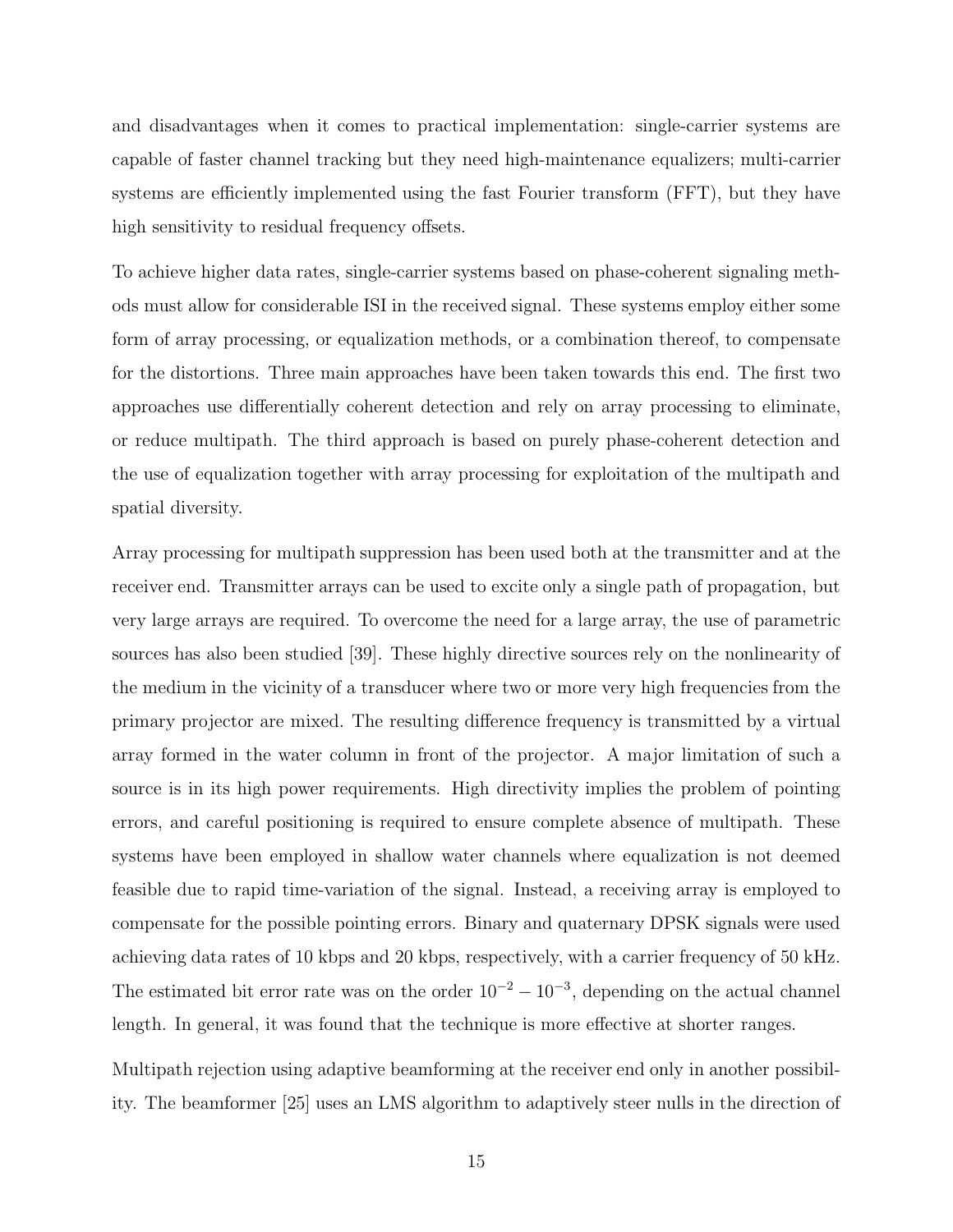a surface reflected wave. Similarly as in the case of the transmitter array, it was found that the beamformer encounters difficulties as the range increases relative to depth. To compensate for this effect, the use of an equalizer was considered to complement the performance of the beamformer. The equalizer operates under an LMS algorithm whose low computational complexity permits real-time adaptation at the symbol rate. A separate waveform is transmitted at twice the data rate for purposes of time-synchronization. The system was tested in shallow water at 10 kbps, using a carrier frequency of 50 kHz, and showed the estimated bit error rate of  $10^{-2}$  without, and  $10^{-3}$  with the equalizer.

A different method, based on purely phase-coherent detection, uses joint synchronization and equalization for combating the effect of phase variations and ISI [19, 20]. The equalization method is that of fractionally spaced decision-feedback equalization, used with an RLS algorithm. The system incorporates spatial signal processing in the form of multichannel equalization based on diversity combining. The phase-coherent methods have been tested in a variety of underwater channels with severe multipath, showing satisfactory performance regardless of the link geometry. The achieved data rates of up to 2 kbps over long range channels, and up to 40 kbps over shallow water medium-range channels, are among the highest reported to date. Below, these methods are discussed in more detail.

#### Multichannel signal processing for coherent detection

In many of the underwater acoustic channels multipath structure may exhibit one or more components which carry the energy similar to that of the principal arrival. As the time progresses, it is not unusual for these components to exceed in energy the principal arrival (e.g., see Fig.2). The fact that the strongest multipath component may not be well defined makes the extraction of carrier reference a difficult task in such a channel. To establish coherent detection in the presence of strong multipath, a technique based on simultaneous synchronization and multipath compensation may be used [19]. This technique is based on joint estimation of the carrier phase and the parameters of a decision-feedback equalizer, where the optimization criterion is minimization of the mean-squared error (MSE) in the data estimation process. In addition, the equalizer/synchronizer structure can be extended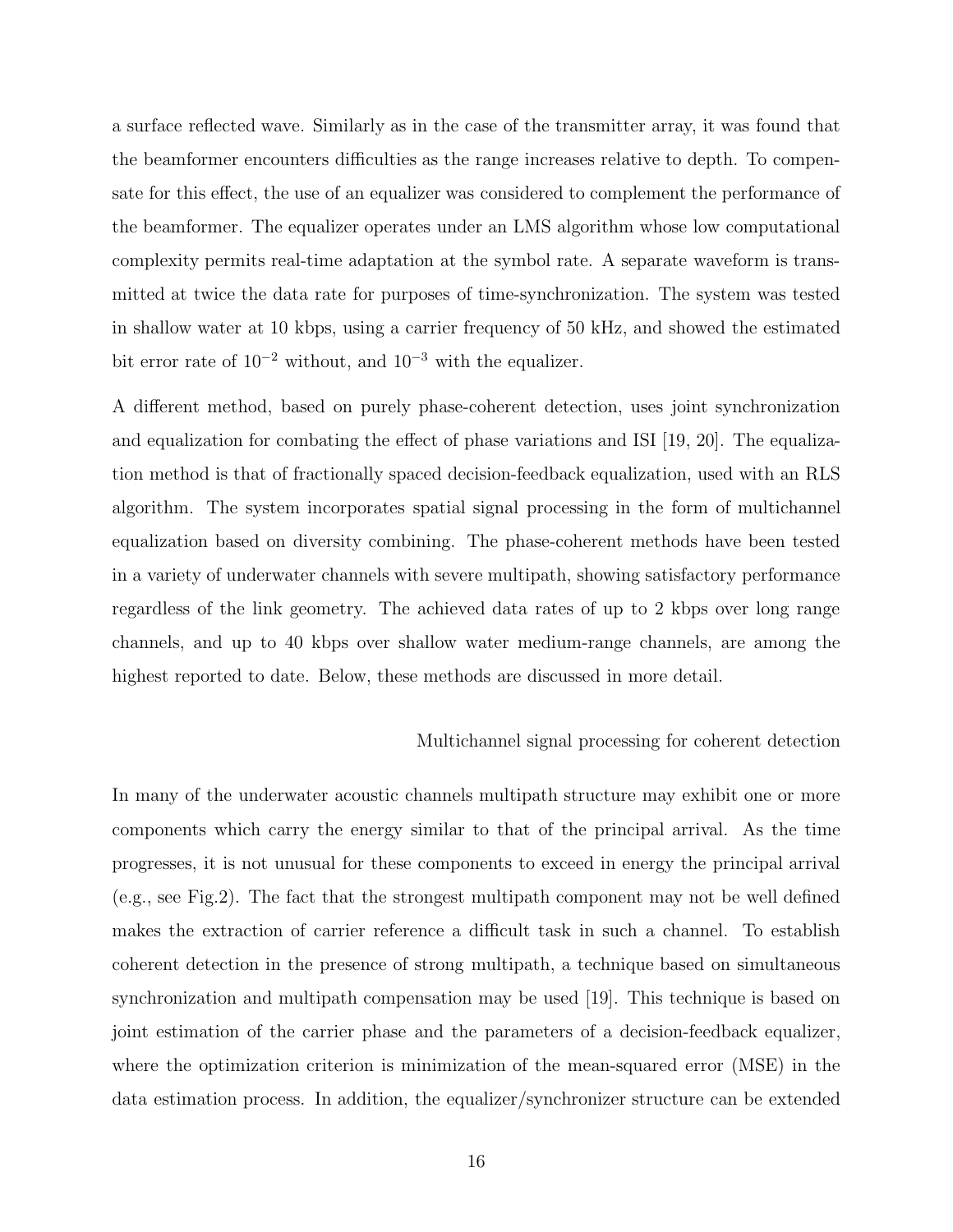to include a number of input array channels [20, 40]. Spatial diversity combining has shown superior performance in a number of channels, as well as potential for dealing with several types of interference. In Fig.5, the multichannel equalizer is shown, preceded by an additional pre-combiner, which may or may not be used depending on the application and the number of available received channels.

The input signals to the baseband processor are the A/D converted array signals, brought to baseband using nominal carrier and lowpass filtering. The signals are frame-synchronized using a known channel probe (usually a short Barker sequence transmitted in phase and quadrature at the data rate). Baseband processing begins with downsampling, which may be carried out to as few as 2 samples per symbol interval  $(N_s = 2)$ , since the signals are shaped at the transmitter to have a raised-cosine spectrum which limits their maximal frequency to less than  $1/T$ . Since there is no feedback to the analog part of the receiver, the method is suitable for an all-digital implementation.

For applications where transmitter and receiver are not moving at a high speed, but only drifting with water, no explicit adjustment of the sampling clock is needed. It will implicitly be accomplished during the process of adaptive fractionally spaced equalization. The front section of the equalizer will also perform adaptive matched filtering and linear equalization. To correct for the carrier offset, the signals in all channels are phase-shifted by the amount estimated in the process of joint equalization and synchronization. After coherent combining, the ISI resulting from the previously transmitted symbols (postcursors) is canceled in the feedback section of the equalizer. This receiver structure is applicable to any linear modulation format, such as M-PSK, or M-QAM, the only difference being in the way in which symbol decision is performed.

In addition to combining and equalization, signal processing at the receiver includes the operation of decoding if the signal at the transmitter was encoded. For example, in a DSP implementation of the receiver two coding methods are used: concatenated coding of an outer Reed Solomon code and an inner cyclic block code (Hamming, BCH), and punctured convolutional coding with interleaving. Alternatively, trellis coded modulation, compatible with PSK and QAM signals, provides an effective means of improving performance on a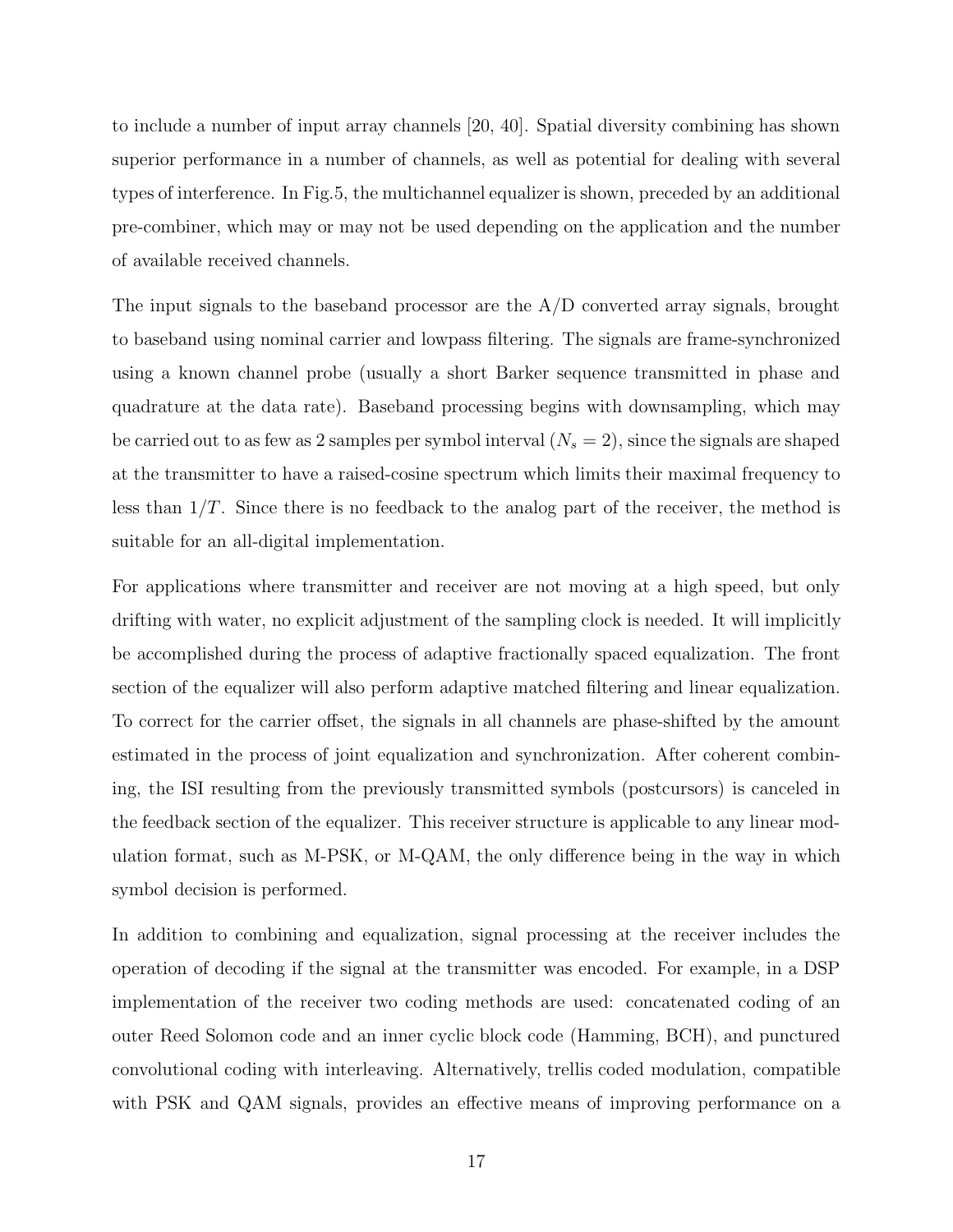band-limited channel.

The receiver parameters that are adaptively adjusted are the weights of the pre-combiner, the tap-weights of the feedforward filters, the carrier phase estimates, and the tap-weights of the feedback filter. A single estimation error is used for the adaptation of all parameters. This error is the difference between the estimated data symbol at the input to the decision device, and its true value. During the initial training mode, the true data symbols are known. After the training period, when the receiver parameters have converged, the online symbol decisions are fed back to the equalizer and used to compute the error. The adaptive algorithm used to update the receiver parameters is a combination of the secondorder digital phase-locked loop (PLL) for the carrier phase estimates, and the RLS algorithm for the multichannel equalizer tap weights. The complexity of the multichannel equalizer grows with the number of receiver array sensors. For this reason, the spatial pre-combiner may be used to limit the number of equalizer channels, but still make use of the diversity gain. The pre-combiner weights can be estimated jointly with the rest of adjustable parameters. The details of the joint adaptation are given in [40].

The receiver is adaptively adjusted to coherently combine the multiple signal arrivals, and thus exploit both spatial and temporal, or multipath diversity gain. In this manner, it differs from a receiver based on adaptive beamforming which is adjusted to null out the signal replicas arriving from angles different than that of the desired path. The signal isolated by a beamformer usually has to be processed by a separately optimized equalizer to compensate for the residual ISI which arises because the beamformer cannot completely eliminate the multipath interference. Since it is not constrained by angular resolution, the method of multichannel equalization may be used with as few as two input channels, and is applicable to a variety of underwater acoustic channels, regardless of the range-to-depth ratio. In applications where large arrays are available, the pre-combiner reduces receiver complexity, while preserving the multichannel diversity gain.

The method of adaptive multichannel combining and equalization was demonstrated to be effective in underwater channels with fundamentally different mechanisms of multipath formation. Experimental results include data rates of 2 kbps over three convergence zones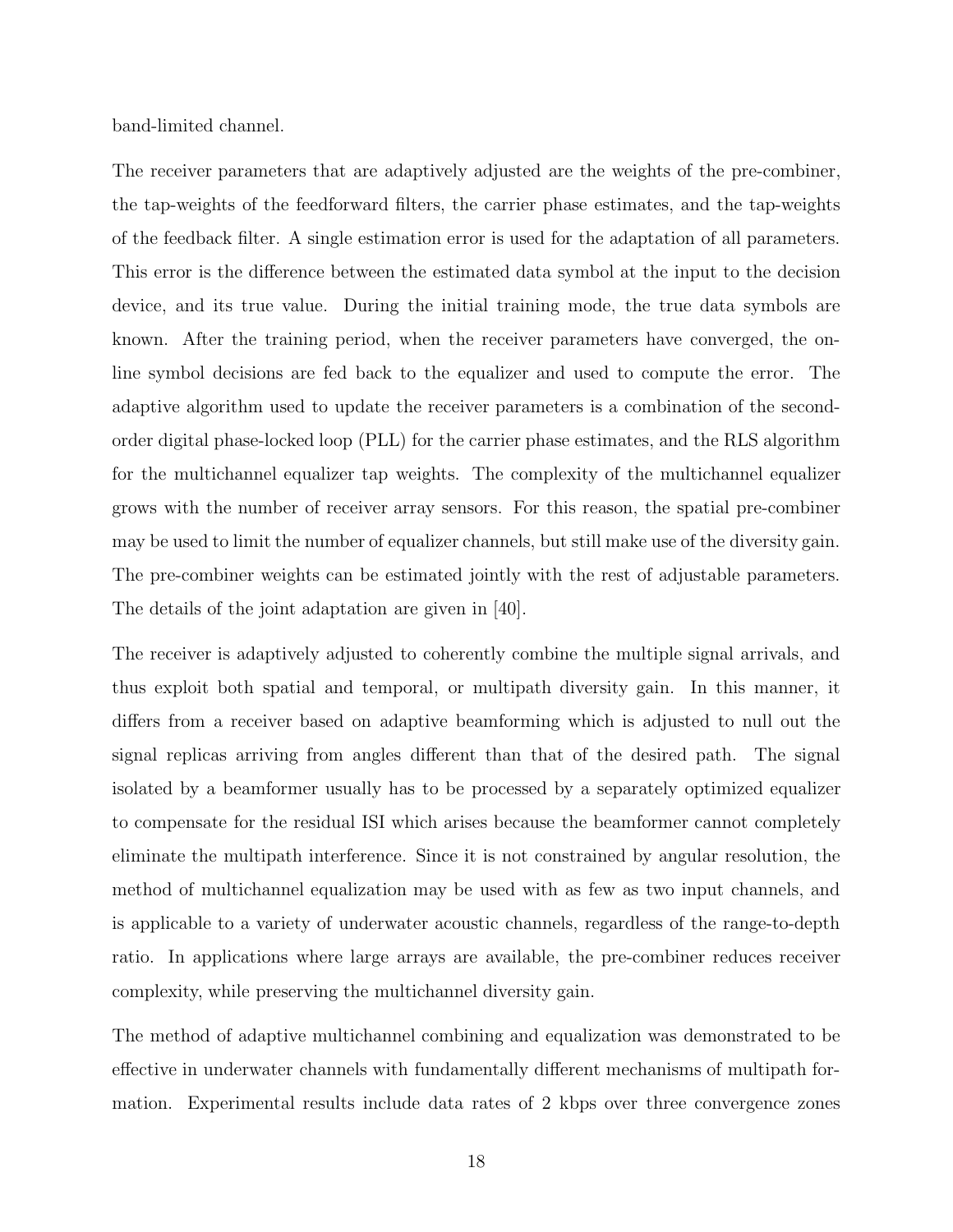(200 km or 110 nautical miles) in deep water; 2 kbps over 90 km (50 nautical miles) in shallow water, and up to 40 kbps over 1-2 km in rapidly varying shallow water channels. This method is enhanced by the use of a pre-combiner [40] which reduces a large number of input channels to a smaller number for subsequent multichannel equalization. By careful design, full diversity gain can be preserved by this technique. More than one channel at the output of the combiner is usually required, but this number is often small (e.g., three). The fact that diversity gain may be preserved is explained by multipath correlation across the receiver array. In addition to the reduced computational complexity, smaller adaptive filters result in less noise enhancement, contributing to improved performance.

# Interference cancellation and multi-user detection

Sources of interference in underwater acoustic channels include external interference and internal interference, generated within the system. External sources of interference include noise coming from on-board machinery or other nearby acoustic sources, as well as the propulsion and flow noise associated with the underwater vehicle launch process. Internal noise, which has signal-like characteristics, arises in the form of echo in full-duplex systems, and in the form of multiple-access interference generated by other users operating within the same network.

Methods for cancellation of interference in the form band-limited white noise and multiple sinusoidal interference were investigated in [41]. It was found that the multichannel receiver structure of Fig.5 was effective in canceling the interference while simultaneously detecting the desired signal. Noise cancellation is performed simply by providing a reference of the noise signal to one of the multichannel combiner inputs, while cancelation of the sinusoidal interferer may be performed even without the reference signal. By virtue of having the training sequence, the multichannel combiner has the capability to adaptively filter the interfering signal out, and extract the desired signal.

A multiple-access communication system represents a special case of structured interference environment, such as that arising in a code-division multiple access system based on direct sequence spread spectrum modulation. Similarly as before, the adaptive multichannel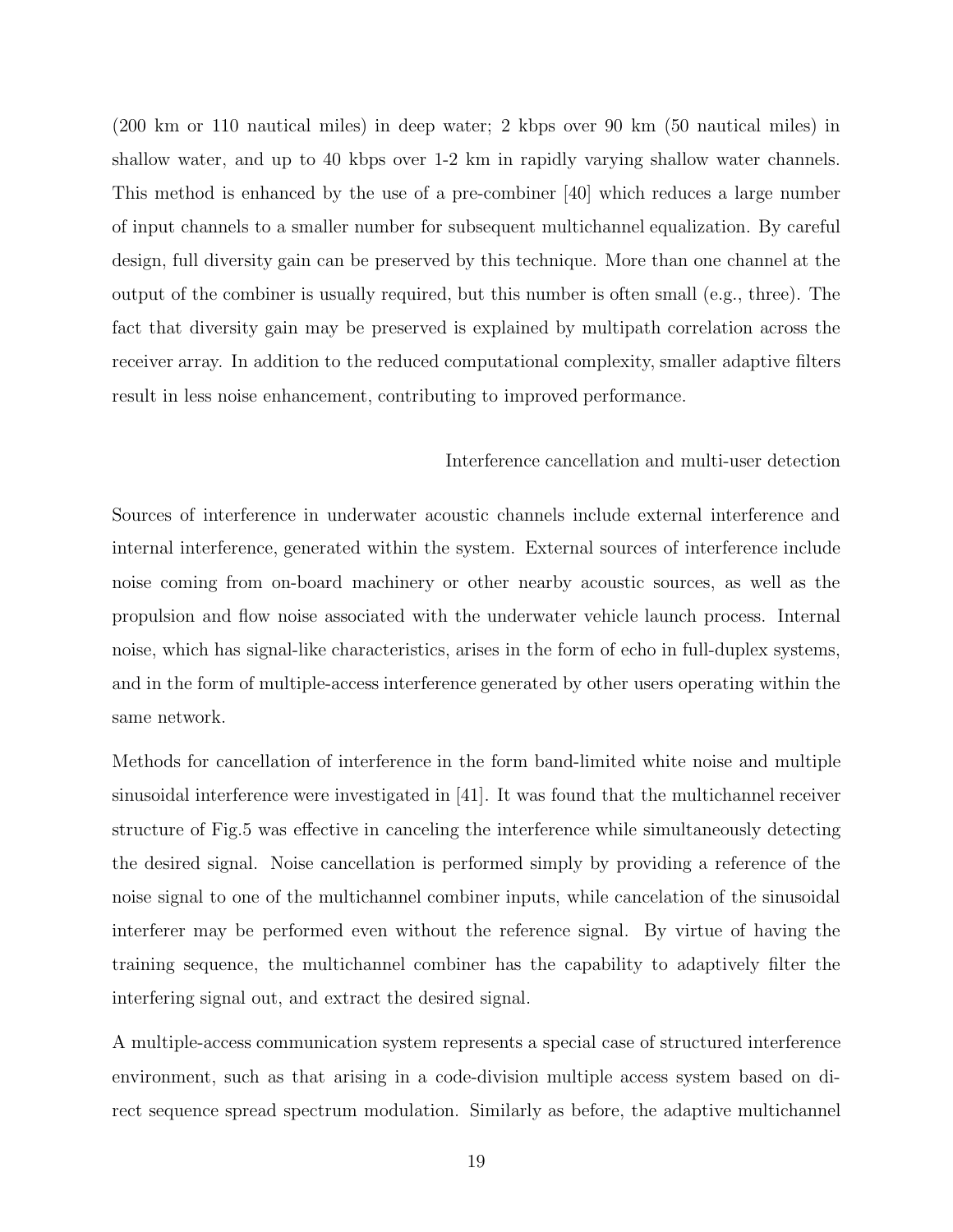receiver of Fig.5 was experimentally shown to have excellent capabilities in the role of a multiuser detector [42]. For systems with high spreading gain, such as those used to provide additional low probability of detection (LPD) needed for operation in hostile environments, signal processing is performed at the chip rate (as opposed to symbol-rate) to accommodate the time-variation of the channel that can be significant during one symbol interval, thus taking advantage of the available processing gain [43].

#### Time-reversal

A different approach to learning the channel has been pursued through a technique called time-reversal or phase conjugation [44]. This technique uses a time-reversed replica of a received signal waveform to implement a filter matched to that waveform, and can operate either passively or actively. Passive time-reversal resides at the receiver side only, where its role is to acquire a probe signal and use it to perform low-complexity front-end matched filtering prior to multichannel equalization or interference cancellation [45, 46]. In contrast, active time-reversal operates at the transmitter side, where its role is to time-reverse the feedback signal and use it as the basic pulse (basic transmit waveform) that will best match the channel. By doing so, the transmitter, typically equipped with a large array, focuses its energy not only in time, but also in space (see [44] and references therein). In repeated actions of this type, both ends of the link can focus their energy. Passive time-reversal has also been used for multi-user detection [46].

#### Coding, turbo equalization and advanced channel estimation

With the feasibility of high rate communications established, research has been extremely active on a number of interesting topics [47]. Single-carrier modulation/detection is being improved using powerful coding and turbo equalization methods, [48], [49], while multicarrier modulation/detection methods, which we discuss in the next section, have emerged as a viable alternative to single-carrier broadband modulation. Both types of systems have been extended to multi-input multi-output configurations that provide spatial multiplexing (the ability to send parallel data streams from multiple transmitters), and bit rates of several tens of kbps have been demonstrated experimentally.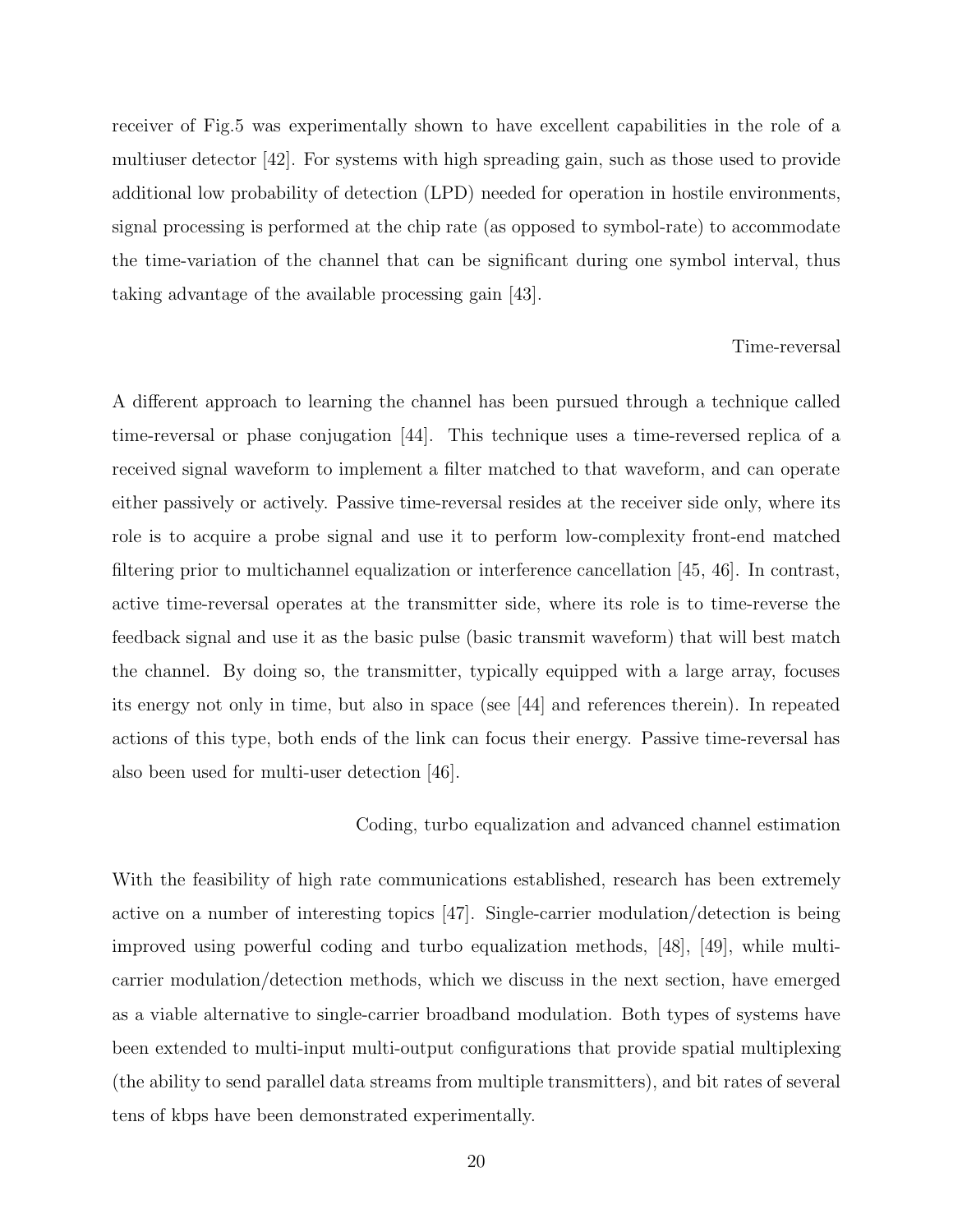Adaptive channel estimation has received special attention as it holds the key to improved equalization. The acoustic channel is often sparse, i.e. there are only several significant paths that populate the total and possibly long delay spread. This fact has an important implication on channel estimation and the associated equalization methods. Namely, if the entire multipath spread is represented by L samples taken at intervals  $1/B$ , where B is the system bandwidth, fewer than  $L$  coefficients may suffice to represent the channel response. Ideally, only as many coefficients as there are propagation paths,  $P < L$ , are needed. Channel modeling thus becomes an important aspect of signal processing, and sparsing has been investigated for decision-feedback equalization [50, 51], turbo equalization [48, 49], and multi-carrier detection [52, 53, 56]. It is also important to note that although a greater bandwidth implies more samples needed to represent the channel, it also implies a better resolution in delay (less smearing in the observable channel response). Hence, although the attendant signal distortion is perceived as more severe, channel estimation will be more efficient if a proper sparse model is used, which may in turn lead to improved signal processing. In addition, signaling at a higher rate enables more frequent channel observations and, consequently, easier channel tracking [26].

#### Multi-carrier systems

Multi-carrier modulation is a technique used to combat the frequency-selectivity of the channel. This technique, in the form of orthogonal frequency division multiplexing (OFDM), has been adopted for many of the wireless radio systems, including wireless local area networks (WLAN), digital audio and video broadcast (DAB/DVB), and the next generation of cellular systems. Over the past several years, it has also come into the forefront of acoustic communications research, and several efforts at implementing an OFDM acoustic modem have emerged as well.

The appeal of OFDM lies in the computational efficiency of FFT-based processing, and in the fact that it easily scales to different bandwidths. Unlike with single-carrier systems, where the equalizer length has to be adjusted in accordance with the bandwidth  $B$  because it determines the symbol duration and hence the extent of ISI, with OFDM it simply suffices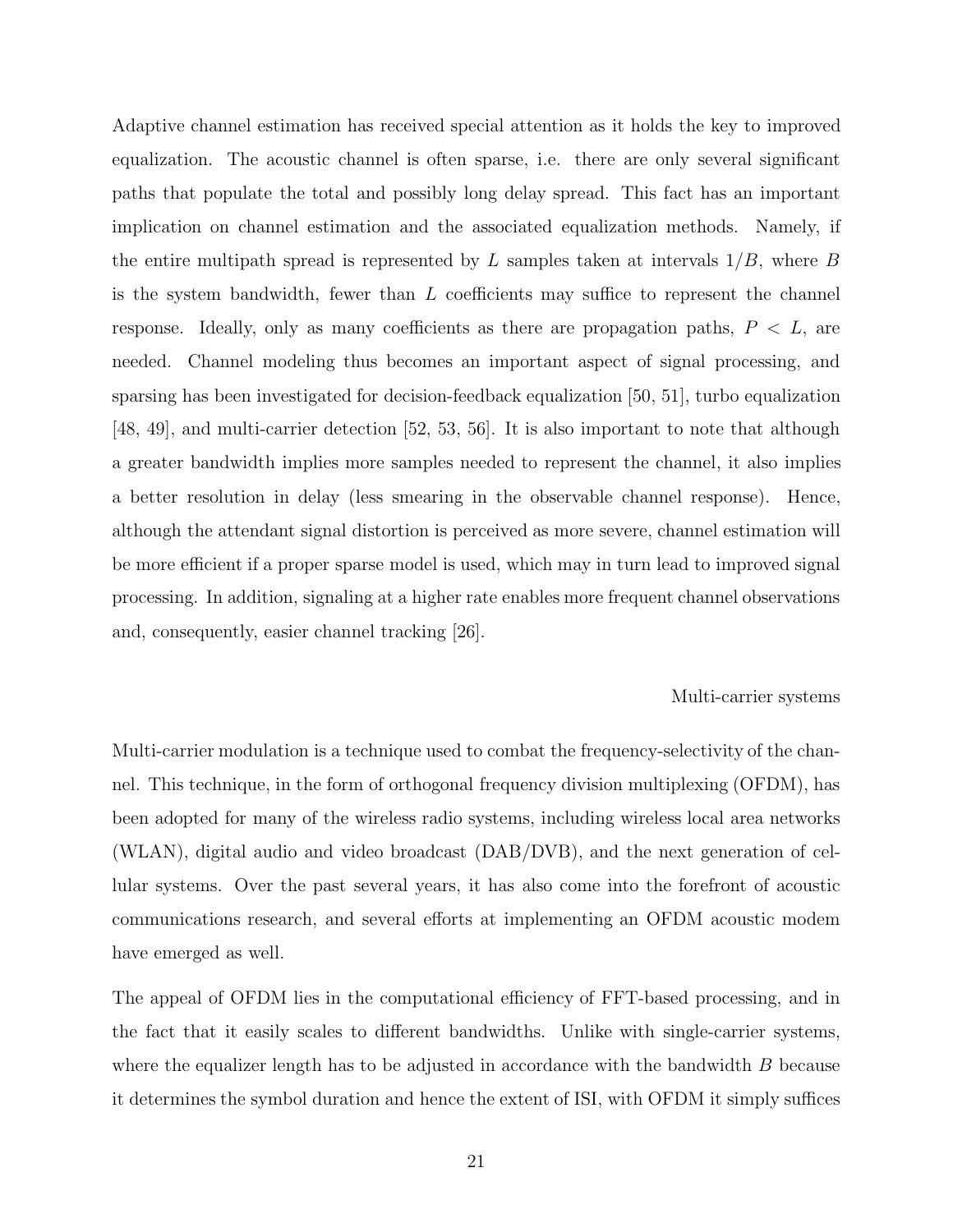to increase/decrease the number of carriers  $K$ , i.e. the size of the FFT, while keeping the same carrier separation  $\Delta f = B/K$ .

In addition, by virtue of having a narrowband signal on each carrier, OFDM is easily conducive to MIMO processing [52, 55, 56], adaptive modulation [57], differentially coherent detection [58], and partial-band interference suppression [59]. However, its sensitivity to frequency offset and time-variation of the channel demands special attention. Issues related to power efficiency also need to be kept in mind, as OFDM is sensitive to non-linear distortions [60].

OFDM signal processing encompasses two stages: pre-FFT synchronization and post-FFT data detection. To account for motion-induced Doppler frequency shifting, which can amount to more than a full carrier spacing, front-end resampling is often necessary. A simple method for estimating the needed resampling rate is to measure the time between two synchronization preambles that frame several OFDM blocks and compare it to the expected frame duration [54]. Since the Doppler factor is relatively large to begin with (e.g., on the order of 10<sup>-3</sup> for a relative velocity of 1.5 m/s) Doppler shifting that remains after initial resampling cannot be neglected.

Channel estimation for OFDM systems has been addressed in different forms: in one, each OFDM block is processed independently of the other blocks, thus allowing for the possibility that the channel changes completely from one block to another [53, 55], while another form exploits correlation between adjacent blocks [52, 56], which makes it advantageous on slowly varying channels. Similarly as in single-carrier systems, accurate channel estimation is the key to successful data detection in OFDM, and it benefits greatly from proper channel modeling to reduce the number of unknown parameters that need to be estimated. Methods for identification of sparse systems, such as matching pursuit and basis pursuit, which improve upon traditional least squares estimation, were found to be beneficial and well-suited to channel estimation in acoustic OFDM. These methods have been applied to both block-individual channel estimation that uses pilot carriers only, and to block-adaptive, decision-directed channel estimation [61].

Time-variability of the channel can have an adverse effect on an OFDM system. If the symbol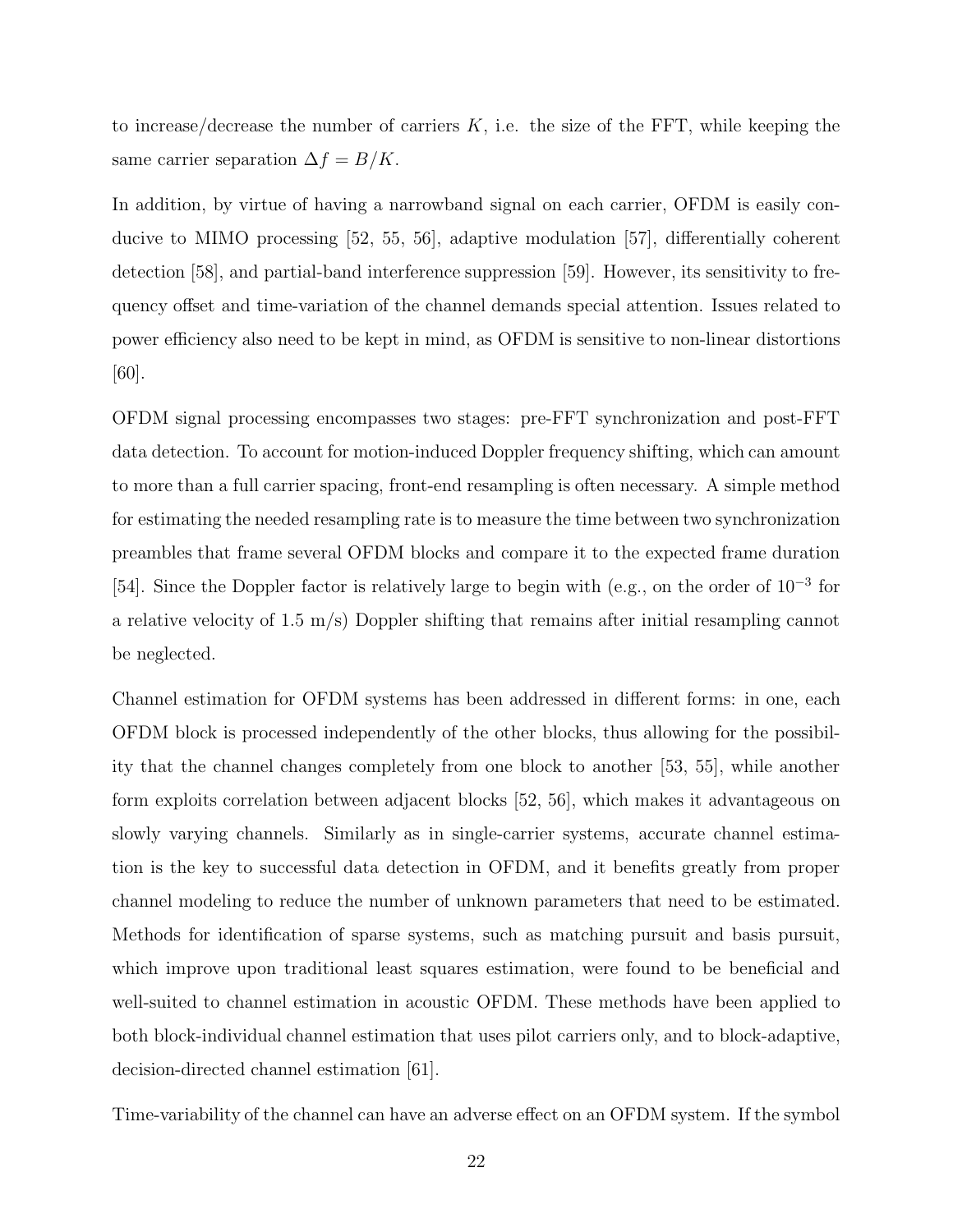rate (number of carriers) is increased in a given bandwidth beyond the point at which the channel remains approximatley constant during one OFDM block, inter-carrier interference (ICI) will arise. ICI equalization then becomes necessary. The problem is analogous to that of ISI equalization in single-carrier systems, except that the equalizer now operates across carriers, and typically involves fewer interfering terms. However, unlike in single-carrier systems, the problem is avoidable simply by limiting the number of carriers. Methods based on one-shot linear equalization of a full block of carriers [53, 62], as well as recursive linear or decision-feedback equalization [63], were investigated. Further improvements are available from front-end (pre-FFT) filtering, which extracts the information about the time-varying channel before it has been lost in the process of FFT demodulation [64], [58].

The majority of acoustic OFDM systems addressed to-date have focused on coherent detection and the attendant issues of channel estimation and Doppler tracking. However, a properly designed OFDM system (one in which there is no ICI) is well suited to differentially coherent detection as well. Differential encoding is preferably applied across carriers, as frequency coherence is naturally satisfied with narrow carrier spacing which simultaneously supports bandwidth efficiency. Additional forward error correction coding can also be applied, and was mostly used in the form of low-density parity check (LDPC) codes [65]. Experimental results [58] have demonstrated the benefits of differentially coherent OFDM, whose computational complexity much lower than that of any coherent system, and whose performance can surpass that of coherent detection when channel estimation fails.

#### Adaptive modulation

Adapting the transmitter to the channel characteristics has been considered in different forms, including active time-reversal [44] and single-mode excitation [67]. Adaptive modulation has been considered in the context of single-carrier MIMO systems [66], and, more recently, in the context of multi-carrier systems [57], where adaptive power and/or rate control (adaptive bit loading) can be implemented easily by adjusting the amplitude and/or the modulation level of each carrier separately. The performance improvement available from these techniques is contingent on the quality of the channel state information that is fed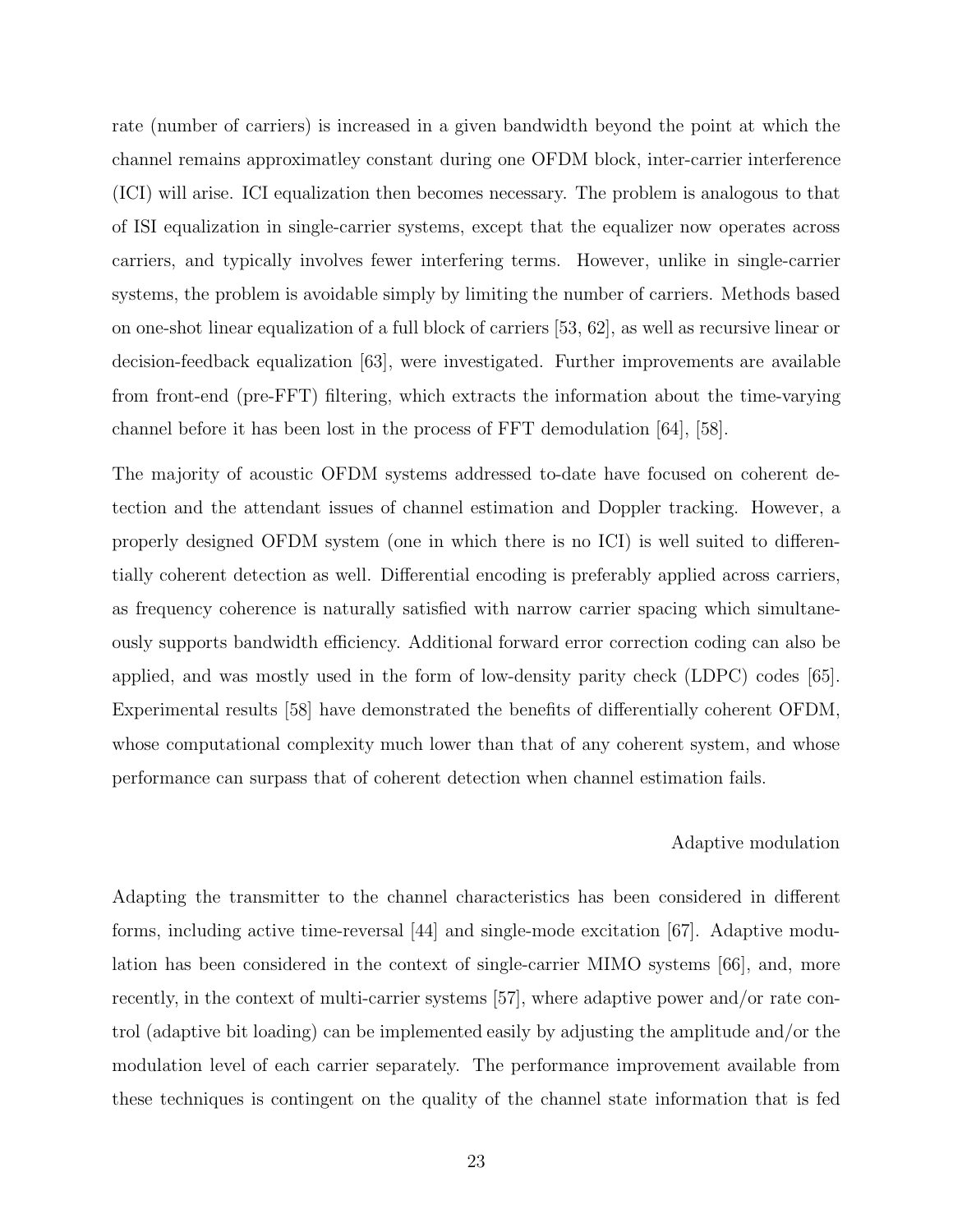back to the transmitter. Recent results [57], which report on an experimental demonstration of this type, suggest the possibility to isolate the more slowly varying channel parameters (i.e. the predictable propagation path gains) from the more rapidly varying ones (phases) and use them to design an adaptive modulation system.

### Future work

Existing results serve as the encouragement for future developments that will include not only point-to-point links, but multi-agent underwater networks, as well as fundamental questions of system capacity. In addition to bandwidth-efficient modulation/coding and signal processing techniques, future systems will rely on dedicated data compression algorithms, accurate statistical channel models, feedback-based techniques for optimal resource allocation, and system-level integration of communications, control, sensing and navigation functions.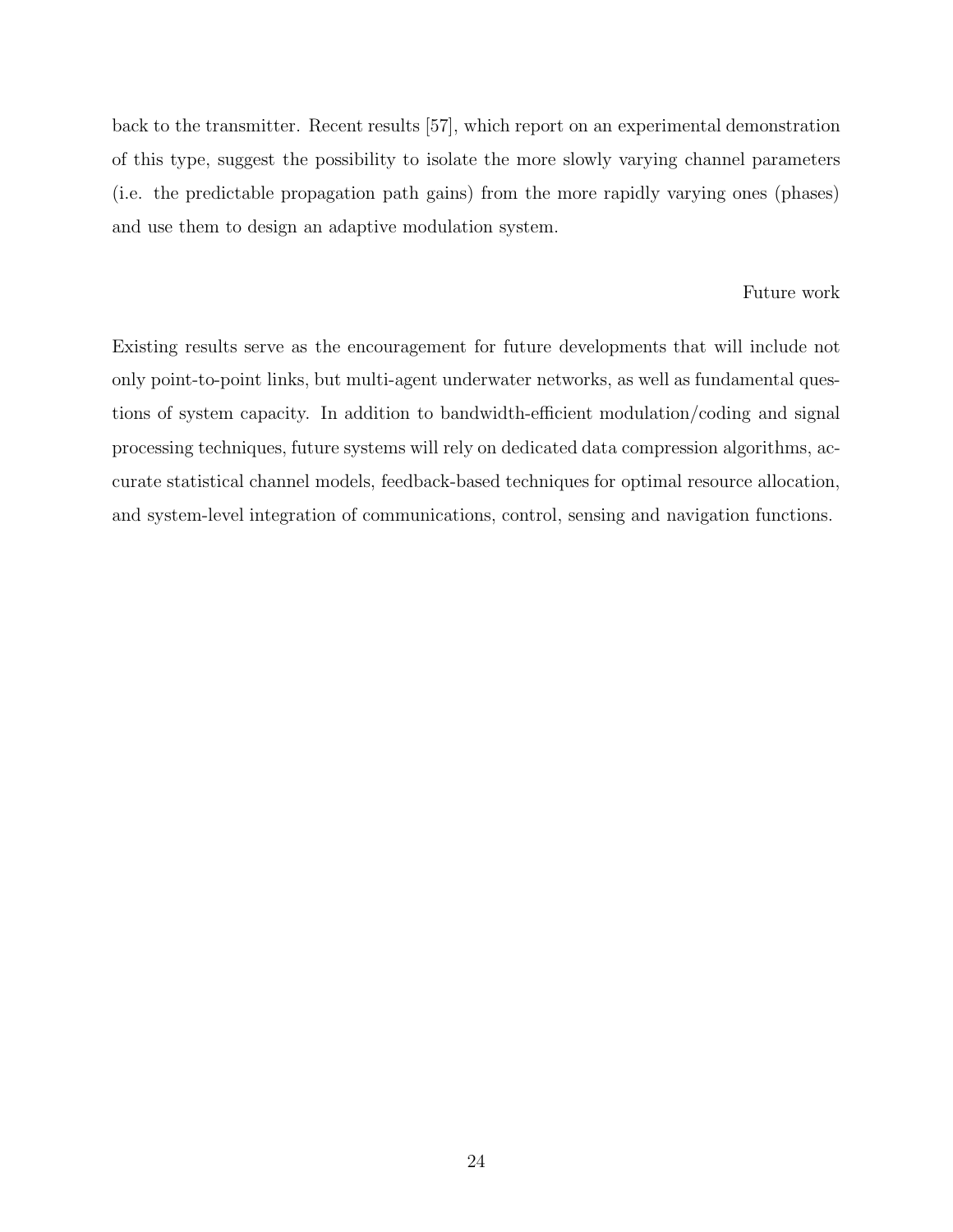#### References

- [1] L.Brekhovskikh and Y.Lysanov, Fundamentals of Ocean Acoustics, New York: Springer, 1982.
- [2] S.Flatte (ed.), Sound Transmission Through a Fluctuating Ocean, Cambridge, UK: Cambridge University Press, 1979.
- [3] M.Stojanovic and J.Preisig, Underwater acoustic communication channels: Propagation models and statistical characterization, IEEE Communications Magazine, vol.47: 84-89, Jan. 2009.
- [4] R.Coates, Underwater Acoustic Systems, New York: Wiley, 1989.
- [5] X.Che, I.Wells, G.Dickers, P.Kear and X.Gong, Re-evaluation of RF electromagnetic communication in underwater sensor networks, IEEE Communications Magazine, 48: 143 -151, Dec. 2010.
- [6] N.Farr, A.Bowen, J.Ware, C.Pontbriand and M.Tivey, An integrated, underwater optical /acoustic communications system, Proc. Oceans'10, May 2010.
- [7] L.Freitag,M.Grund, S.Singh, J.Partan, P.Koski and K.Ball, The WHOI micromodem: an acoustic communications and navigation system for multiple platforms, Proc. Oceans'05, vol.2: 1443 -1448, 2005.
- [8] L.Freitag and M.Stojanovic, Basin-scale acoustic communication: a feasibility study using tomography m-sequences, Proc. Oceans'01, vol 4: 2256 -2261, 2001.
- [9] L.Freitag, M.Johnson and D.Frye, High-rate acoustic communications for ocean observatories-performance testing over a 3000 m vertical path, Proc. Oceans'00, 2000.
- [10] A.Quazi and W.Konrad, Underwater acoustic communications, IEEE Comm. Magazine: 24-29, 1982.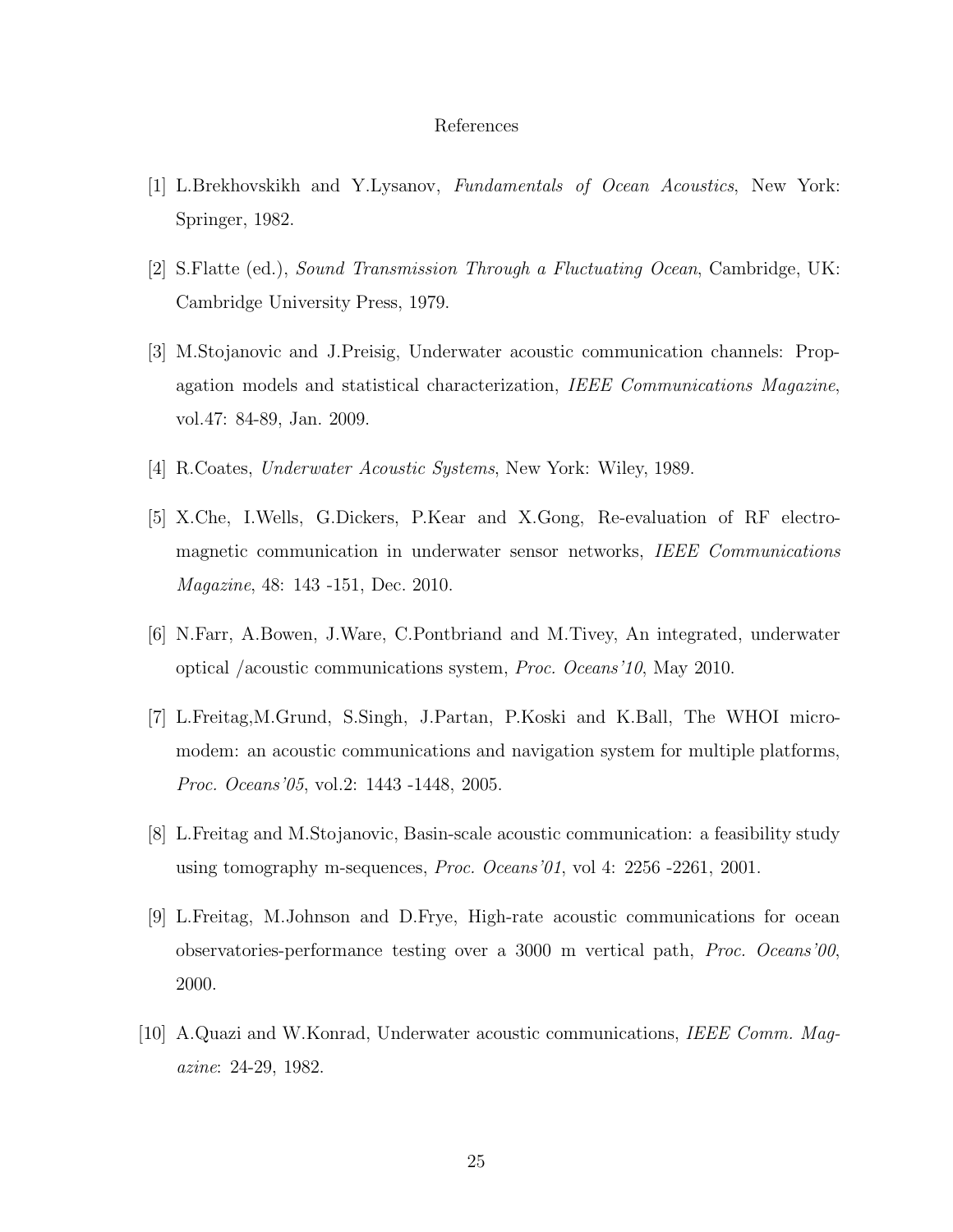- [11] J.Catipovic, Performance limitations in underwater acoustic telemetry, IEEE J. *Oceanic Eng.*, vol. 15: 205-216, 1990.
- [12] A.Baggeroer, Acoustic telemetry an overview, IEEE J. Oceanic Eng., vol. 9: 229- 235, 1984.
- [13] M.Stojanovic Recent advances in high rate underwater acoustic communications, IEEE J. Oceanic Eng., vol. 21: 125-136, 1996.
- [14] D.Kilfoyle and A.Baggeroer, The state of the art in underwater acoustic telemetry, IEEE J. Oceanic Eng., vol. 25: 4-27, 2000.
- [15] J.Heideman, M.Stojanovic and M.Zorzi, Underwater sensor networks: Applications, advances, and challenges, *Philosophical Transactions of the Royal Society (A)*, 158-175, Jan. 2012.
- [16] A.Kaya and S.Yauchi, An acoustic communication system for subsea robot, Proc. Oceans'89: 765-770, 1989.
- [17] M.Suzuki and T.Sasaki, Digital acoustic image transmission system for deep sea research submersible, Proc. Oceans'92: 567-570, 1992.
- [18] S.Singh, S.Webster, L.Freitag, L.Whitcomb, K.Ball, J.Bailey and C.Taylor, Acoustic communication performance of the WHOI Micro-modem in sea trials of the Nereus vehicle to 11,000 m depth, Proc. Oceans'09, Oct.2009.
- [19] M.Stojanovic, J.A.Catipovic and J.G.Proakis, Phase coherent digital communications for underwater acoustic channels, IEEE J. Oceanic Eng., vol. 19: 100-111, 1994.
- [20] M.Stojanovic, J.A.Catipovic and J.G.Proakis, Adaptive multichannel combining and equalization for underwater acoustic communications, Journal of the Acoustical Society of America, vol. 94 (3), Pt. 1: 1621-1631, 1993.
- [21] B.Woodward and H.Sari, Digital underwater voice communications, IEEE J. Oceanic Eng., vol. 21: 181-192, Apr. 1996.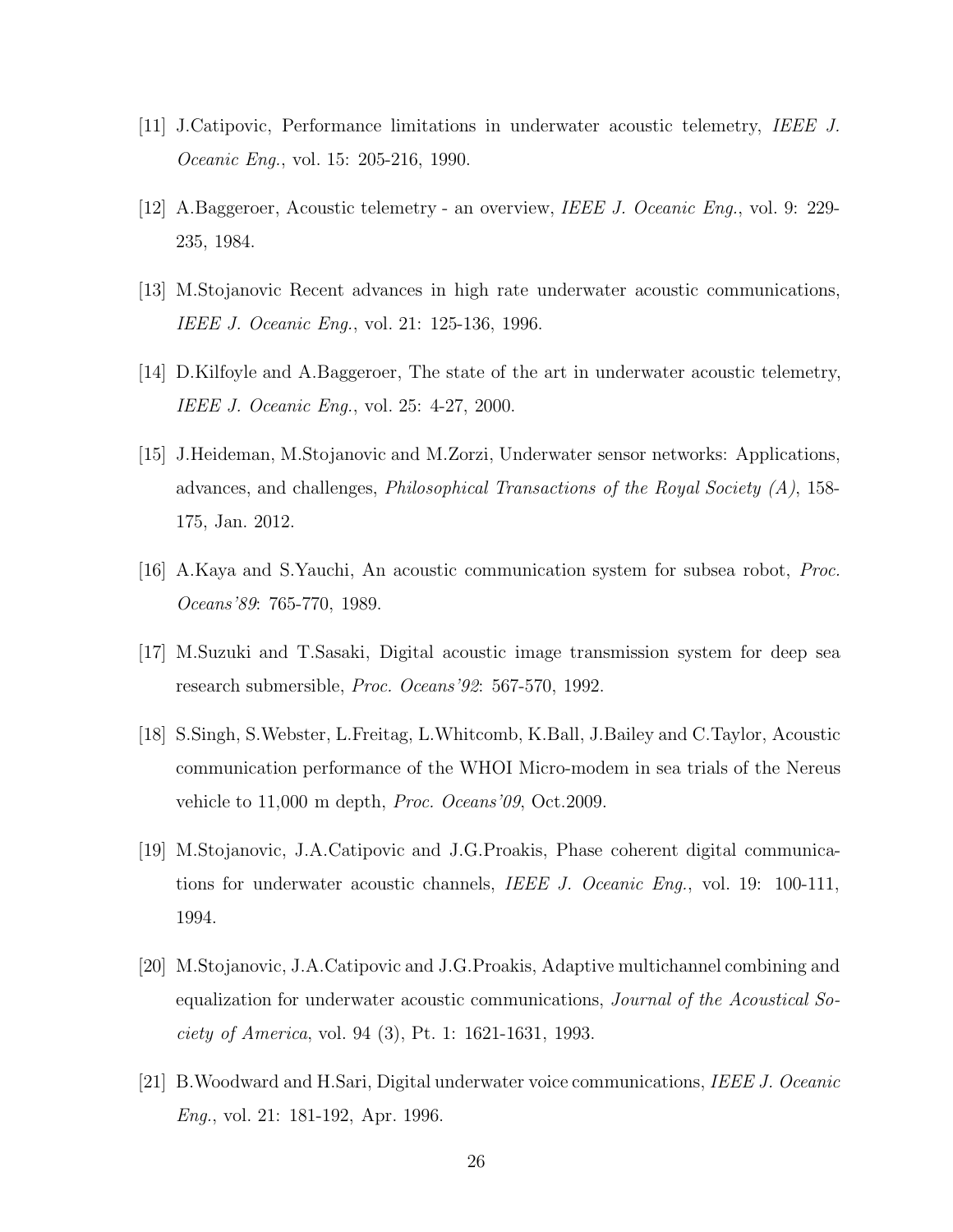- [22] D.Hoag, V.Ingle and R.Gaudette, Low-bit-rate coding of underwater video using wavelet-based compression algorithms, IEEE J. Oceanic Eng. vol. 22: 393-400, 1997.
- [23] J.Ribas, D.Sura and M.Stojanovic, Underwater wireless video transmission for supervisory control and inspection using acoustic OFDM, proc. Oceans'10, Sept. 2010.
- [24] M.Chitre, J.Potter and S.-H.Ong, Optimal and near-optimal signal detection in snapping shrimp dominated ambient noise, IEEE J. Oceanic Eng. vol. 31: 498-503, Apr. 2006.
- [25] G.S.Howe et al., Sub-sea remote communications utilising an adaptive receiving beamformer for multipath suppression, Proc. Oceans'94: 313-316 (I), 1994.
- [26] M.Stojanovic, J.G.Proakis and J.A. Catipovic, Performance of a high rate adaptive equalizer on a shallow water acoustic channel, J. Acoust. Soc. Amer., vol. 100  $(4)$ , Pt. 1, pp. 2213-2219, 1996.
- [27] A.Falahati, B.Woodward and S.Bateman, Underwater acoustic channel models for 4800 b/s QPSK signals, IEEE J. Oceanic Eng., vol.16: 12-20, 1991.
- [28] C.Bjerrum-Niese, L.Bjorno, M.Pinto and B.Quellec, A simulation tool for high datarate acoustic communication in a shallow-water, time-varying channel, IEEE J. *Oceanic Eng.*, vol. 21: 143-149, 1996.
- [29] P.Qarabaqi and M.Stojanovic, Statistical characterization and computationally efficient modeling of a class of underwater acoustic communication channels, IEEE J. Oceanic Eng., vol.38: 701-717, Oct. 2013.
- [30] W.B.Yang and T.C.Yang, High-frequency channel characterization for M-ary frequency-shift-keying underwater acoustic communications, J. Acoust. Soc. Amer., vol. 120 (5): 2615-2626, Nov. 2006.
- [31] B.Tomasi, G.Zappa, K.McCoy, P.Casari and M.Zorzi, Experimental study of the space-time properties of acoustic channels for underwater communications, Proc. Oceans'10, May 2010.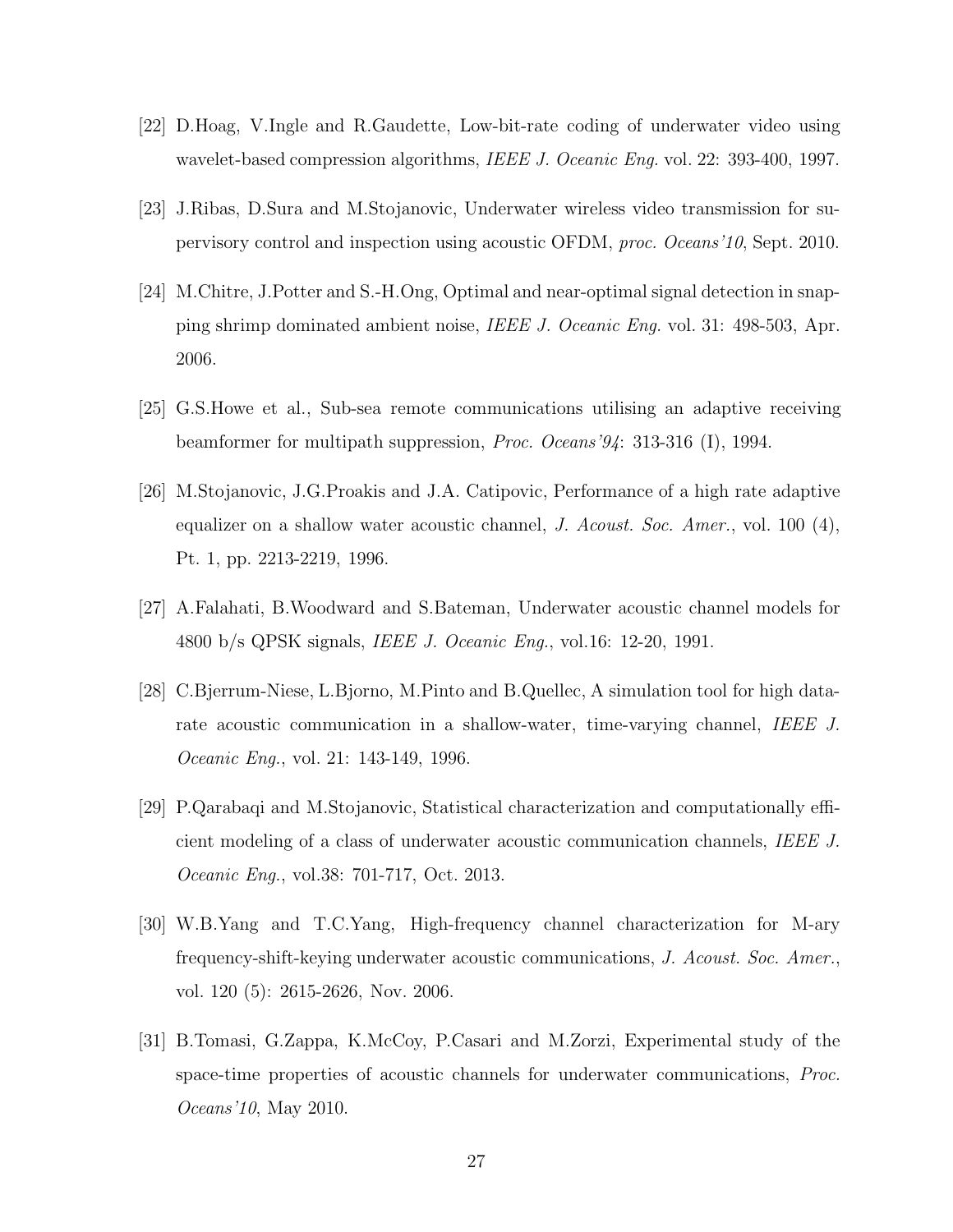- [32] F. Socheleau, C.Laot and J.Passerieux, Stochastic replay of non-WSSUS underwater acoustic communication channels recorded at sea, IEEE Trans. Sig. Proc., vol. 59: 4838 -4849, Oct. 2011.
- [33] M.Chitre, A high-frequency warm shallow water acoustic communications channel model and measurements, J. Acoust. Soc. Amer., vol. 122 (5): 2580-2586, Nov. 2007.
- [34] J.Zhang, J.Cross and R.Zheng, Statistical channel modeling of wireless shallow water acoustic communications from experiment data, Proc. Military Communicatoins Conf., 2412 -2416, Nov. 2010.
- [35] J.Catipovic, A.Baggeroer, K.Von der Heydt and D.Koelsch, Design and performance analysis of a digital acoustic telemetry system for the short range underwater channel, IEEE J. Oceanic Eng., vol. 9: 242-252, Oct. 1984.
- [36] D.Green and J.Rice, Channel-tolerant FH-MFSK acoustic signaling for undersea communications and networks, IEEE J. Oceanic Eng., vol. 25: 28-39, Jan. 2000.
- [37] J.Catipovic, M.Deffenbaugh, L.Freitag and D.Frye, An acoustic telemetry system for deep ocean mooring data acquisition and control, Proc. Oceans'89: 887-892, 1989.
- [38] K.Scussel, J.Rice and S.Merriam, A new MFSK acoustic modem for operation in adverse undewater channels, Proc. Oceans'97, 1997.
- [39] R.F.W.Coates, M.Zheng and L.Wang, BASS 300 PARACOM: A model underwater parametric communication system, IEEE J. Oceanic Eng., vol. 21: 225-232, 1996.
- [40] M.Stojanovic, J.A.Catipovic and J.G.Proakis, Reduced-complexity multichannel processing of underwater acoustic communication signals, Journal of the Acoustical Society of America, vol. 98 (2), Pt. 1: 961-972, 1995.
- [41] J.Catipovic, M.Johnson and D.Adams, Noise canceling performance of an adaptive receiver for underwater communications, Proc. 1994 Symposium on AUV Technology: 171-178, 1994.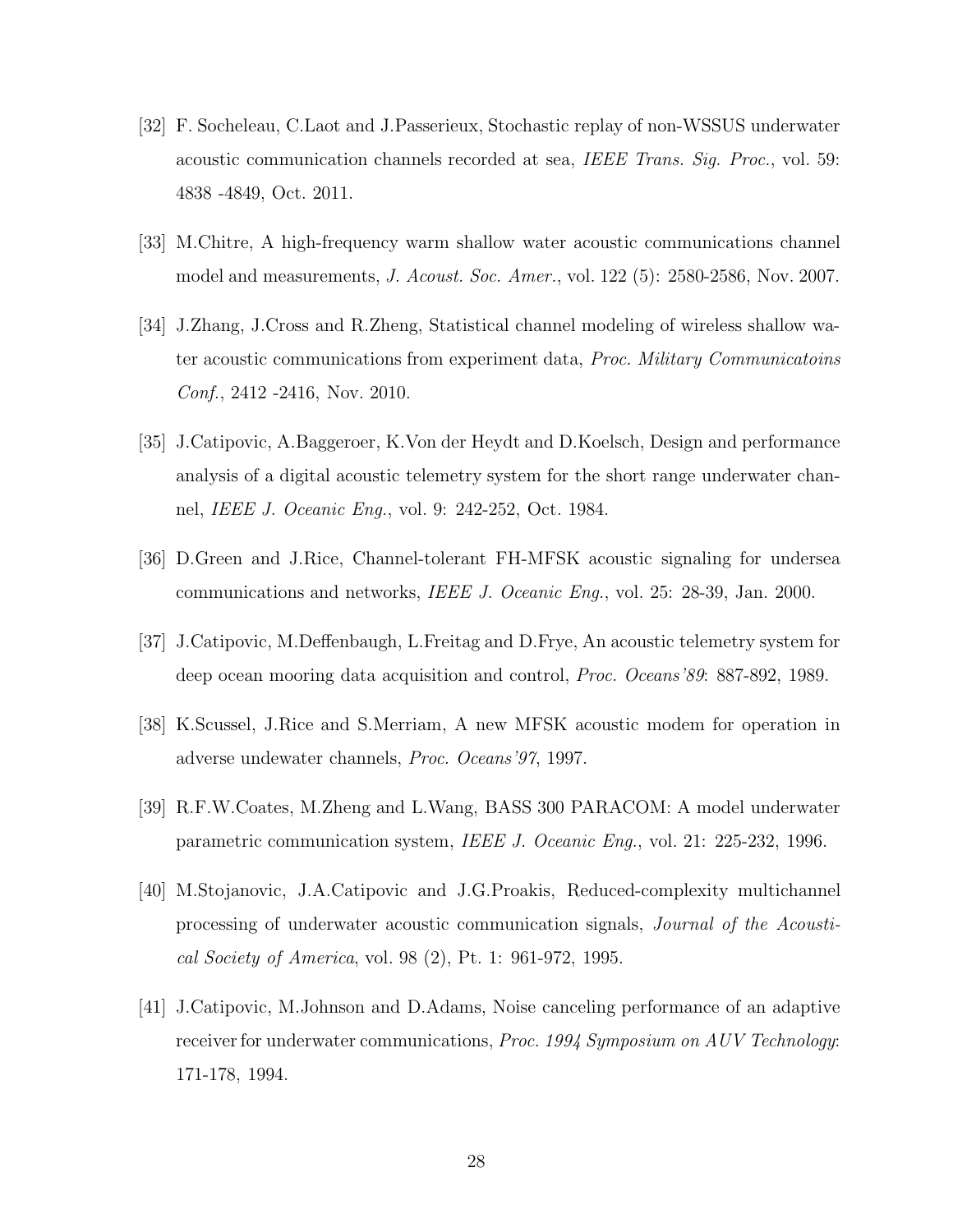- [42] M.Stojanovic and Z.Zvonar, Multichannel processing of broadband multiuser communication signals in shallow water acoustic channels, IEEE J. Oceanic Eng., vol. 21: 156-166, 1996.
- [43] M.Stojanovic and L.Freitag, Multichannel detection for wideband underwater acoustic CDMA communications, IEEE J. Oceanic Eng., vol. 31: 685-695, July 2006.
- [44] G.Edelmann, H.C.Song, S.Kim, W.Hodgkiss, W.Kuperman, and T. Akal, Underwater acoustic communications using time reversal, IEEE J. Oceanic Eng., vol. 30: 852 -864, Oct. 2005.
- [45] J.Flynn, J.Ritcey, D.Rouseff, and W.L.J.Fox, Multichannel equalization by decisiondirected passive phase conjugation: experimental results, IEEE J. Oceanic Eng., vol. 29: 824 - 836, July 2004.
- [46] S.E.Cho, H.C.Song and W.Hodgkiss, Successive interference cancellation for underwater acoustic communications, *IEEE J. Oceanic Eng.*, vol. 46: 490 -501, Oct. 2011.
- [47] A.Singer, J.Nelson and S.Kozat, Signal processing for underwater acoustic communications, IEEE Communications Magazine, vol.47: 90-96, Jan. 2009.
- [48] S.Roy, T.Duman and V.McDonald, Error rate improvement in underwater MIMO communications using sparse partial response equalization, IEEE J. Oceanic Eng., vol. 34: 181 -201, April 2009.
- [49] J.-W.Choi, T.Riedl, K.Kyeongyeon, A.Singer and J.Preisig, Adaptive linear turbo equalization over doubly selective channels, IEEE J. Oceanic Eng., vol. 36: 473 -489, Oct. 2011.
- [50] M.Stojanovic, Channel-estimation-based adaptive equalization of underwater acoustic signals, Elsevier Journal on Physical Communication, 146-161, June 2008.
- [51] W.Li and J.Preisig, Estimation of rapidly time-varying sparse channels, IEEE J. *Oceanic Eng.*, vol. 32: 927 -939, Oct. 2007.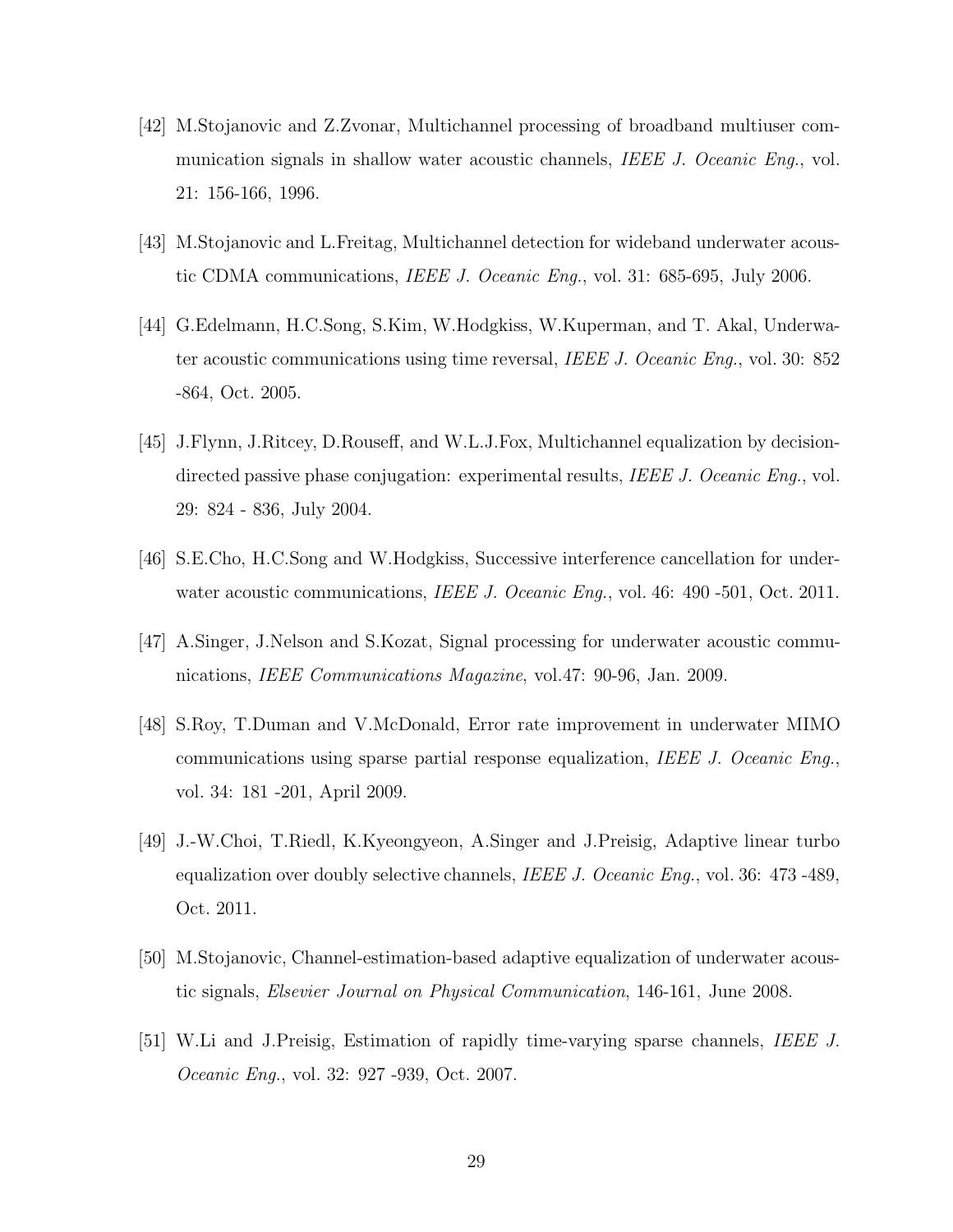- [52] M.Stojanovic, MIMO OFDM over underwater acoustic channels, Proc. 43-rd Asilomar Conf. on Signals, Systems and Computers, 605 -609, Nov. 2009.
- [53] C.Berger, S.Zhou, J.Preisig and P. Willett, Sparse channel estimation for multicarrier underwater acoustic communication: From subspace methods to compressed sensing, IEEE Trans. Signal Process., vol.58: 17081721, MArch 2010.
- [54] B.Li, S.Zhou, M.Stojanovic, L.Freitag and P.Willett, Multicarrier communication over underwater acoustic channels with nonuniform Doppler shifts, IEEE J. Oceanic Eng., vol. 33: 198-209, April 2008.
- [55] B.Li, J.Huang, S.Zhou, K.Ball, M.Stojanovic, L.Freitag and P.Willett, MIMO-OFDM for high-rate underwater acoustic communications, IEEE J. Oceanic Eng., vol. 34: 634 -644, Oct 2009.
- [56] E.Zorita and M.Stojanovic, Space−frequency block coding for underwater acoustic communications, IEEE J. Oceanic Eng., vol. 40: 303-314, April 2015.
- [57] A.Radosevic, R.Ahmed, T. Duman, J.Proakis, and M.Stojanovic, Adaptive OFDM modulation for underwater acoustic communications: Design considerations and experimental results, IEEE J. Oceanic Eng., vol.39: 357-370, April 2014. ,
- [58] Y.Aval and M.Stojanovic, Differentially coherent multichannel detection of acoustic OFDM signals, IEEE J. Oceanic Eng., vol.40: 251-268, April 2015.
- [59] Z.-H. Wang, S. Zhou, J. Catipovic and P. Willett, Parameterized cancellation of partial-band partial-block-duration interference for underwater acoustic OFDM, IEEE Trans. Sig. Proc., vol. 60: 1782-1795, April 2012.
- [60] G.Rojo and M.Stojanovic, Peak-to-average power ratio (PAR) reduction for acoustic OFDM systems, Marine Technology Society (MTS) Journal, 30-41, July 2010.
- [61] A. Radosevic, T.Duman, M. Stojanovic and J.Proakis, Selective decision directed channel estimation for UWA OFDM systems, Proc. 49th Annual Allerton Conference on Communication, Control, and Computing, 647 -653, Sept. 2011.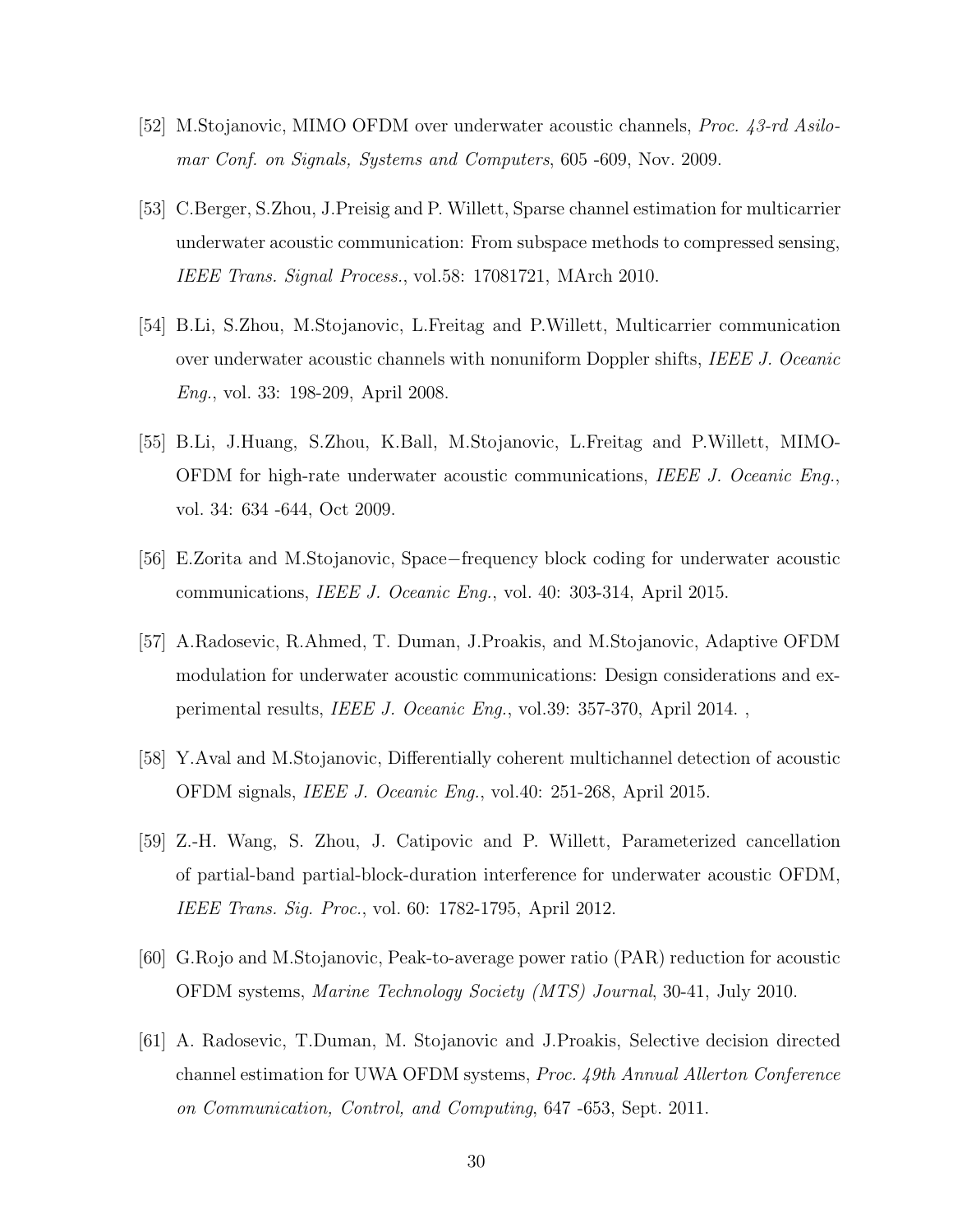- [62] J.Huang, S.Zhou, J.Huang, C.Berger and P.Willet, Progressive inter-carrier interference equalization for OFDM transmission over time-varying underwater acoustic channels, IEEE J. Select. Topics Sig. Proc., vol. 5: 1524 -1536, Dec. 2011.
- [63] K.Tu, D.Fertonani, T.Duman, M.Stojanovic, J.Proakis and P.Hursky, P.Mitigation of intercarrier interference for OFDM over time-varying underwater acoustic channels, IEEE J. Oceanic Eng., vol. 36: 156 -171, April 2011.
- [64] S.Yerramalli, M.Stojanovic and U.Mitra, Partial FFT demodulation: A detection method for Doppler distorted OFDM systems, IEEE Trans. Sig. Proc., vol. 60: 5906-5918, Nov. 2012.
- [65] J. Huang, S. Zhou, and P. Willett, Nonbinary LDPC coding for multicarrier underwater acoustic communication," IEEE J. Select. Areas Commun., vol. 26: 1684-1696, Dec. 2008.
- [66] D.Kilfoyle, J.Preisig and A.Baggeroer, Spatial modulation experiments in the underwater acoustic channel, IEEE J. Oceanic Eng., vol. 30: 406 - 415, April 2005.
- [67] J.Buck, J.Preisig, M.Johnson and J.Catipovic, Single-mode excitation in the shallowwater acoustic channel using feedback, *IEEE J. Oceanic Eng.*, vol. 22: 281-291, April 1997.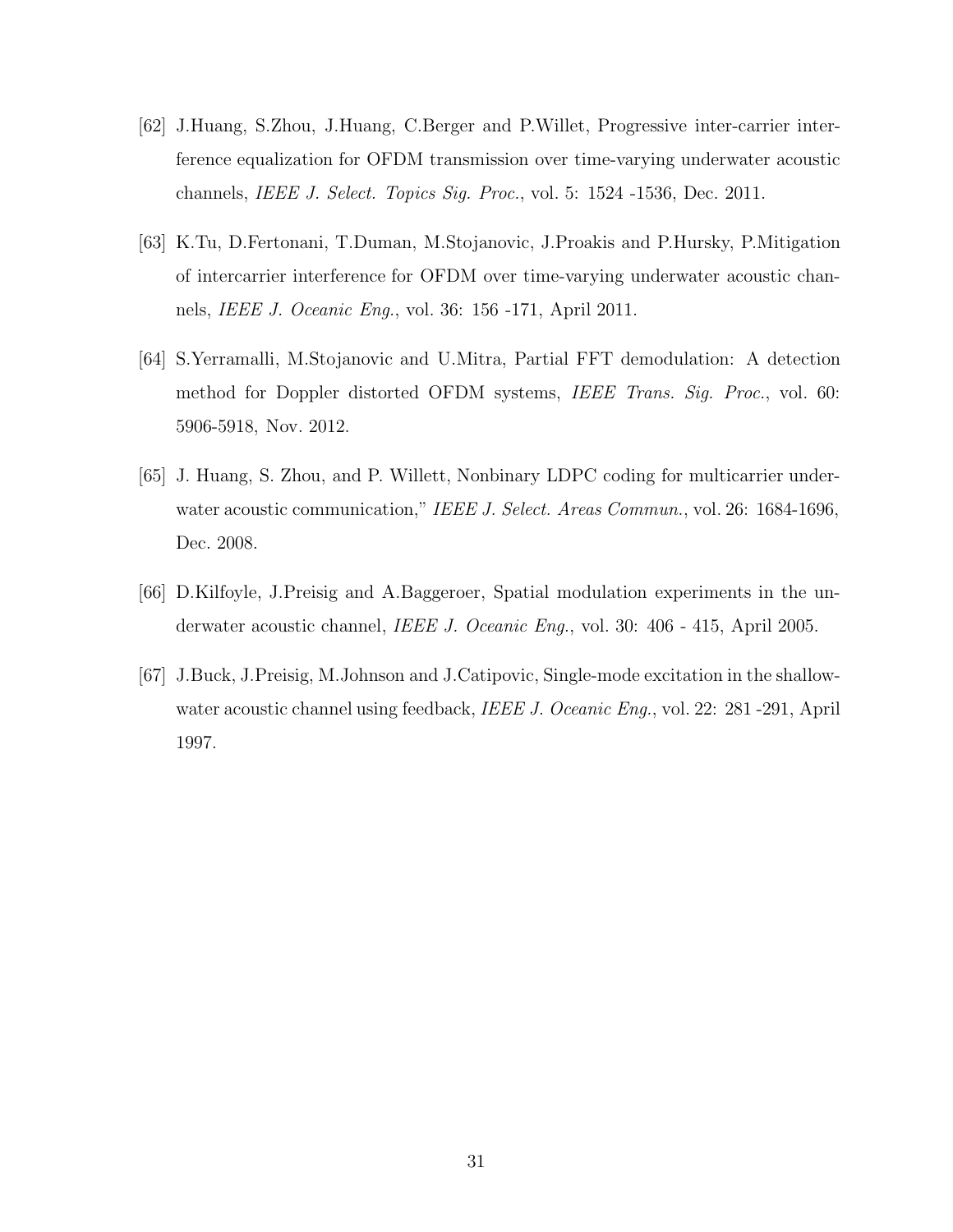

Figure 1: Frequency-dependent portion of SNR.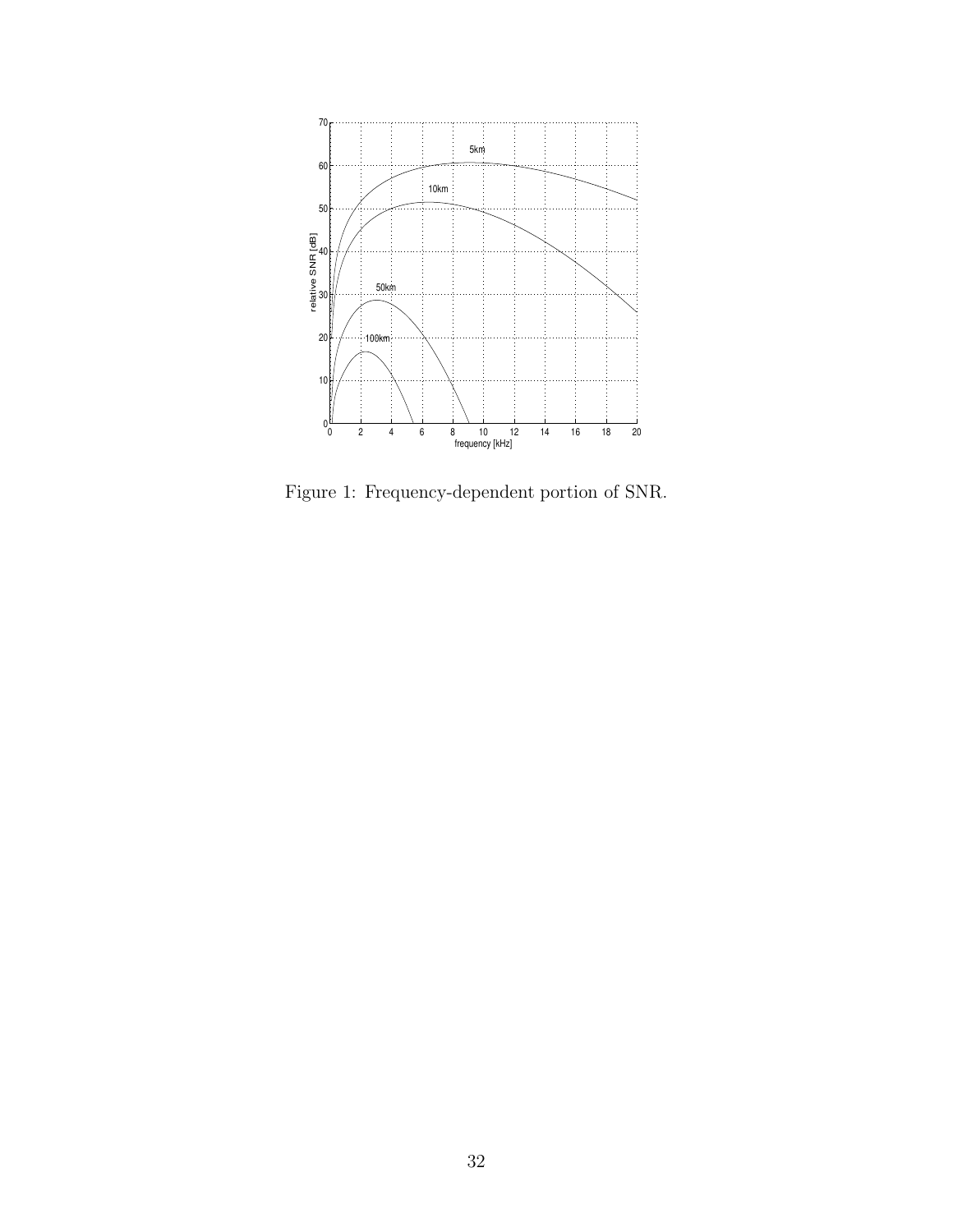

Figure 2: Ensemble of long-range channel responses in deep water (approx 2000 m) off the coast of California, during the month of January. Carrier frequency is 1 kHz. Rate at which quaternary data symbols used for channel estimation were transmitted is given in symbols per second (sps).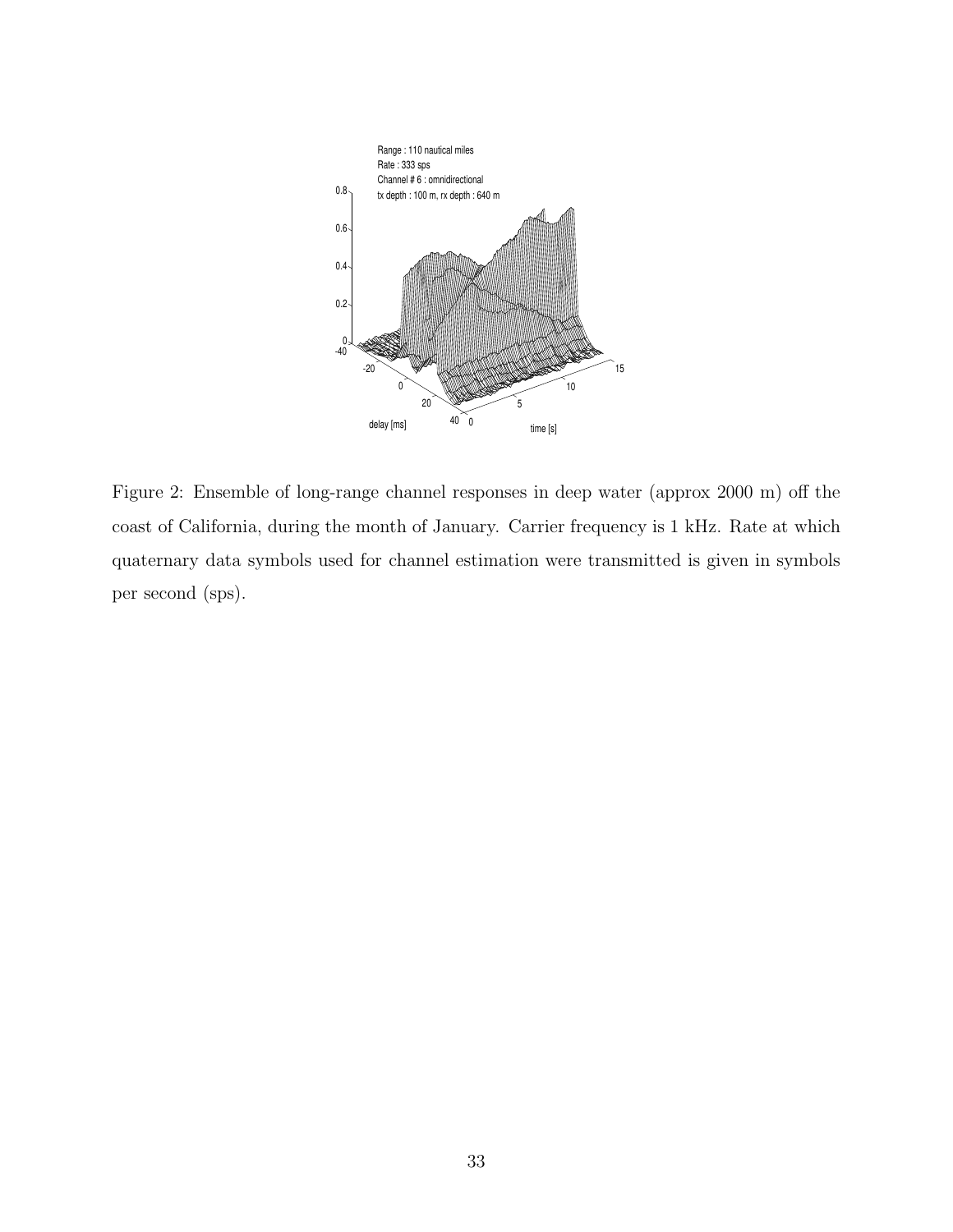

Figure 3: Ensemble of long-range channel responses in shallow water (approx 50 m) off the coast of New England, during the month of May. Carrier frequency is 1 kHz.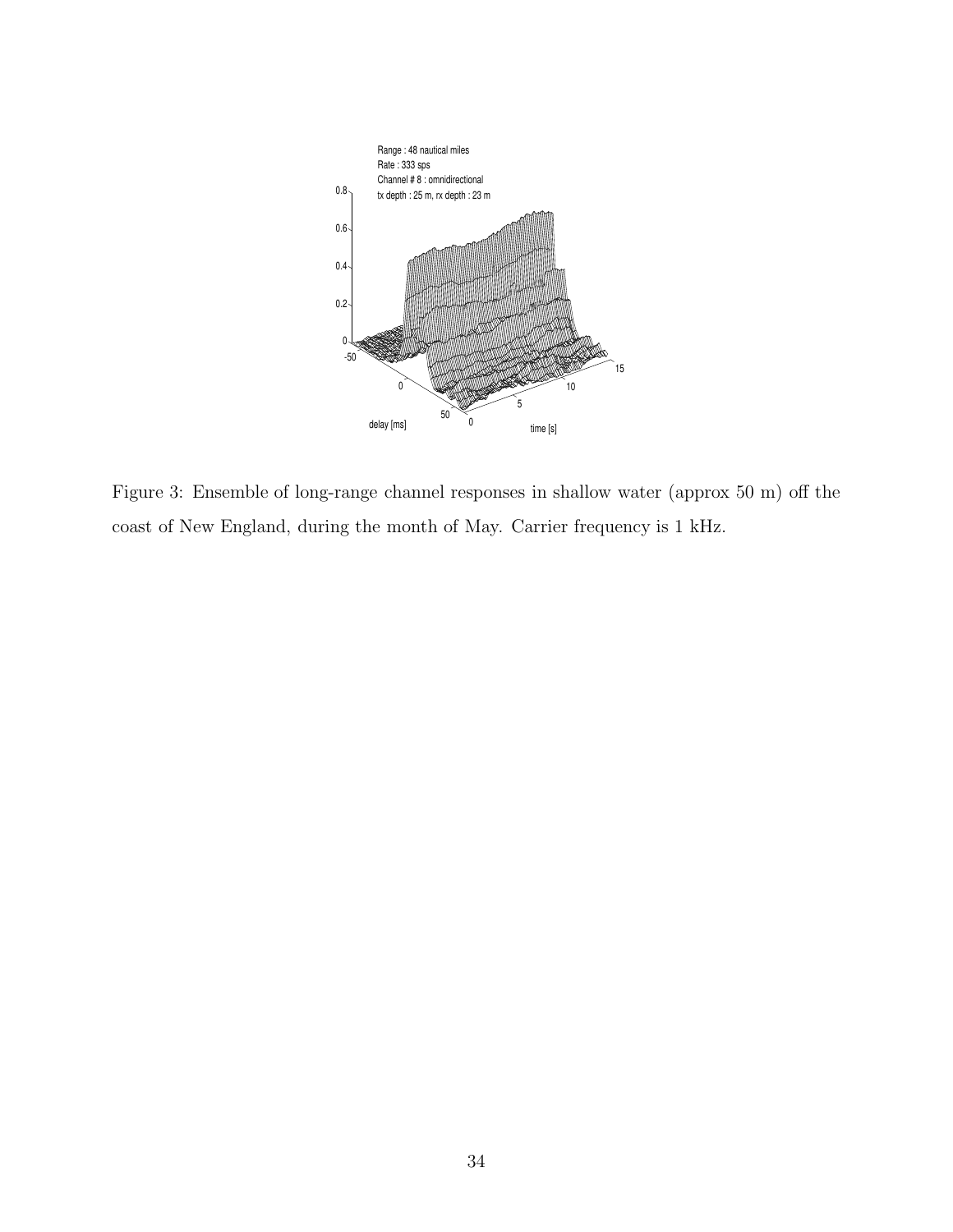

Figure 4: Ensemble of medium-range channel responses in shallow water (approx 20 m) near the coast of New England, during the month of February. Carrier frequency is 15 kHz.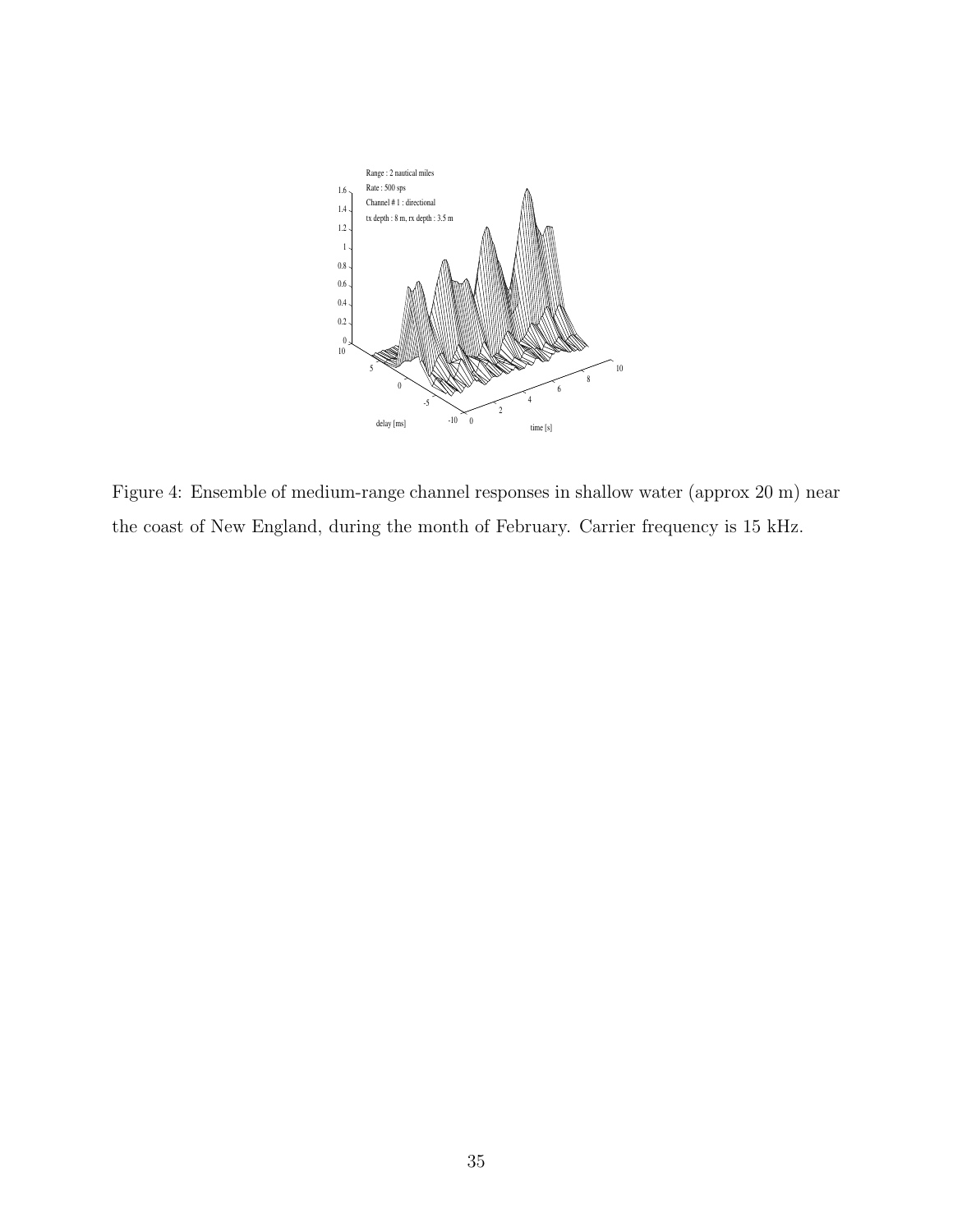

Figure 5: A multichannel receiver for phase-coherent detection.